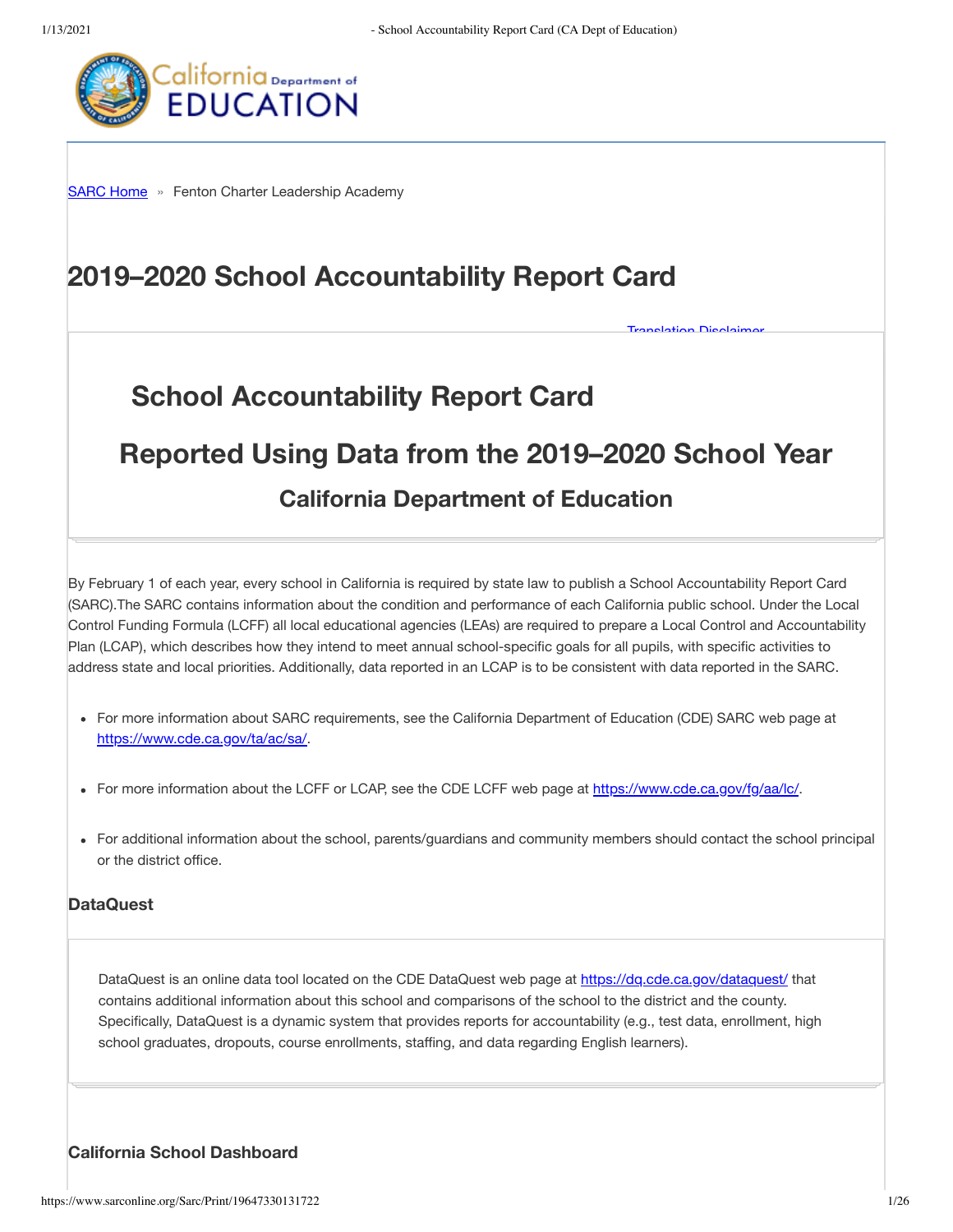The California School Dashboard (Dashboard) https://www.caschooldashboard.org/ reflects California's new accountability and continuous improvement system and provides information about how LEAs and schools are meeting the needs of California's diverse student population. The Dashboard contains reports that display the performance of LEAs, schools, and student groups on a set of state and local measures to assist in identifying strengths, challenges, and areas in need of improvement.

#### Jennifer Miller, Director

• Principal, Fenton Charter Leadership Academy

# THE NUCK

#### **About Our School**

Fenton Charter Leadership Academy (FCLA) is an independent charter school, servicing students in grades Transitional Kindergarten through Sixth Grade. The school currently serves approximately 350 students in Sun Valley. FCLA has been in operation since August 17, 2015. Fenton Charter Leadership Academy operates under the Fenton Charter Public Schools (FCPS) umbrella. The creation of Fenton Charter Leadership Academy stems from a teacher-driven initiative to strengthen socialemotional learning ("SEL") at Fenton schools. Using the extensive research available on SEL, the educational program of Fenton Charter Leadership Academy strives to create an environment that is safe and caring, with the philosophy of social and emotional learning infusing all aspects of school, community engagement, and home life. Students, staff, parents and the immediate community participate in activities that teach and reinforce SEL skills to promote, encourage and ultimately ensure academic, social and emotional success for all students. Educators access innovative programs and curriculum such as Mutt-i-grees, Kagan Cooperative Learning Structures, and Responsive Classroom. Students engage in year-long Service Learning Projects to build leadership skills as they experience first-hand the impact they have on their community. Comprehensive data analysis reveals students are exceeding growth goals and demonstrating strong academic achievement in the areas of reading and responding to informational text, problem solving, and language skills. The mission of Fenton Charter Leadership Academy is to nurture the development of responsible, thoughtful citizens in an increasingly interdependent global society by creating environments in which students are challenged to explore, to create, and to make decisions while actively participating in and being accountable for their learning.

#### **Contact**

Fenton Charter Leadership Academy 8926 Sunland Blvd. Sun Valley, CA 91352-2843

Phone: 818-962-3636 Email: jmiller@fentoncharter.net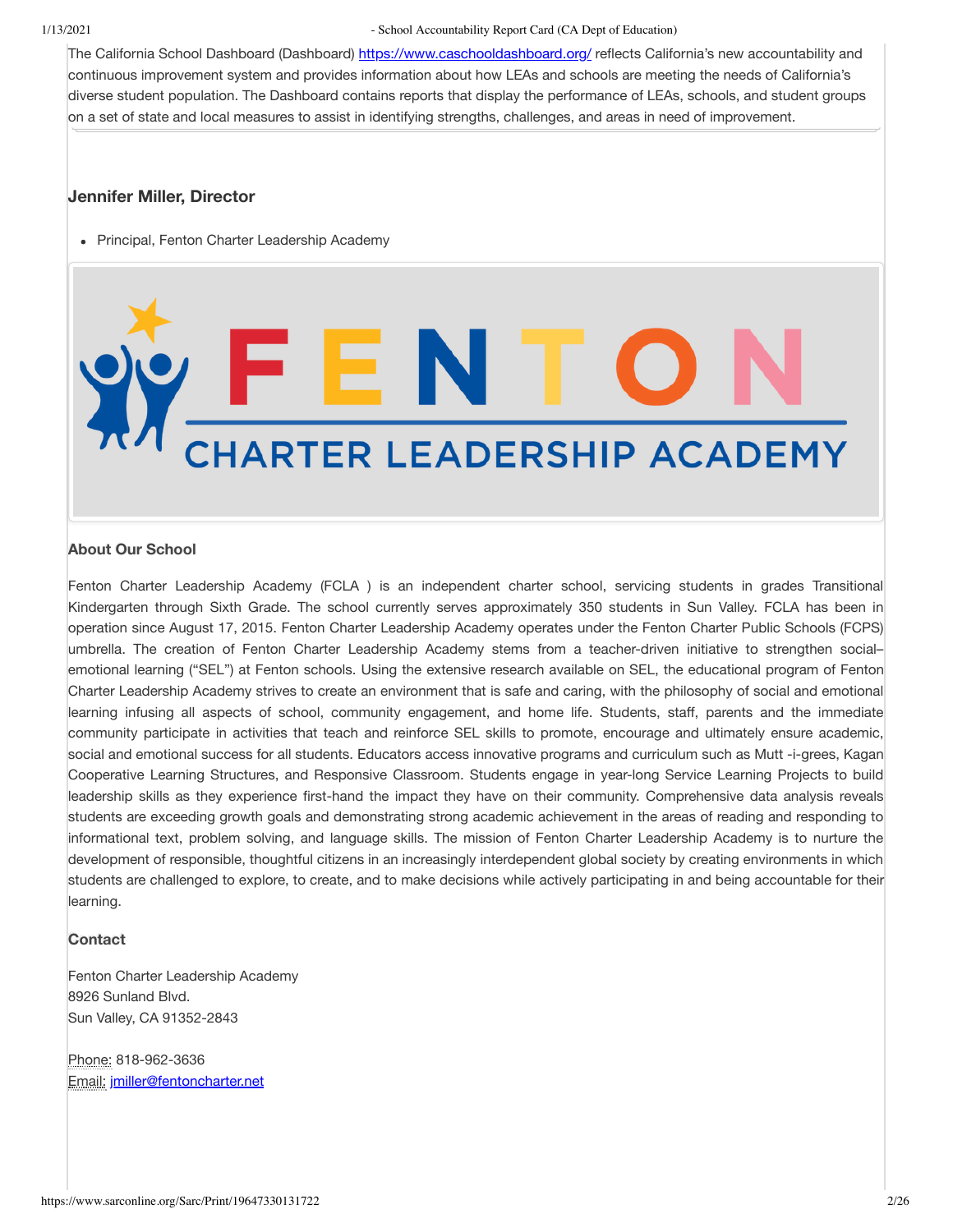# **About This School**

# **Contact Information (School Year 2020-2021)**

| District Contact Information (School Year 2020-2021) |                                   |
|------------------------------------------------------|-----------------------------------|
| <b>District Name</b>                                 | Los Angeles Unified               |
| <b>Phone Number</b>                                  | (213) 241-1000                    |
| Superintendent                                       | <b>Austin Beutner</b>             |
| <b>Email Address</b>                                 | austin.beutner@lausd.net          |
| Website                                              | www.lausd.net                     |
|                                                      |                                   |
| School Contact Information (School Year 2020-2021)   |                                   |
| <b>School Name</b>                                   | Fenton Charter Leadership Academy |
| <b>Street</b>                                        | 8926 Sunland Blvd.                |
| City, State, Zip                                     | Sun Valley, Ca, 91352-2843        |
| <b>Phone Number</b>                                  | 818-962-3636                      |
| <b>Principal</b>                                     | Jennifer Miller, Director         |
| <b>Email Address</b>                                 | jmiller@fentoncharter.net         |
| Website                                              | https://fcla.fentoncharter.net    |
| <b>County-District-School</b><br>(CDS) Code          | 19647330131722                    |
|                                                      |                                   |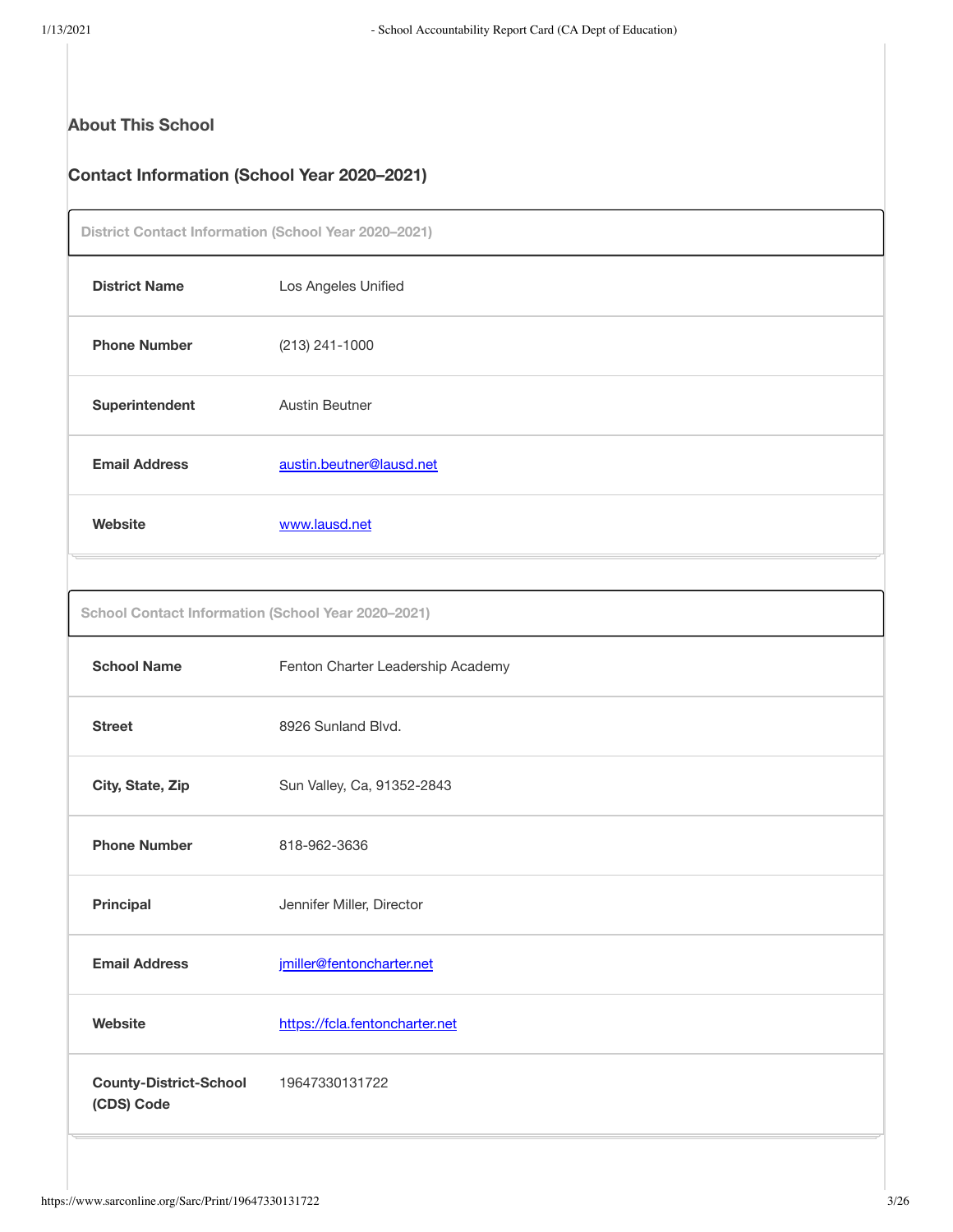#### School Description and Mission Statement (School Year 2020-2021)

Opened in August 2015, Fenton Charter Leadership Academy (FCLA) is charter number 1613 in the state of California and one of five schools within the Fenton Charter Public Schools charter management organization. FCLA's charter was renewed for five additional years during September of 2018 and a material revision was approved during 2019 to expand to 6th grade beginning August 2020. Fenton Charter Leadership Academy recieved the highest level of WASC Accreditation during the 2019-2020 school year and continues to serve students with an exceptional distance learning program due to COVID-19. The school is currently undergoing an expansion project with construction on a connecting 22,000 square foot building to serve mostly upper grade students. The new facility will be ready for occupancy by July 2021.

The mission of Fent on Charter Leadership Academy is to nurture the development of responsible, thoughtful citizens in an increasingly interdependent global society by creating environments in which students are challenged to explore, to create, and to make decisions while actively participating in and being account able for their learning.

Last updated: 1/13/2021

#### Student Enrollment by Grade Level (School Year 2019-2020)

| <b>Grade Level</b>        | Kindergarten | Grade 1 | Grade 2 | Grade 3 | Grade 4 | Grade 5 | <b>Total Enrollment</b> |  |
|---------------------------|--------------|---------|---------|---------|---------|---------|-------------------------|--|
| <b>Number of Students</b> | 47           | 55      | 64      | 62      | 59      | 41      | 328                     |  |
|                           |              |         |         |         |         |         |                         |  |
|                           |              |         |         |         |         |         |                         |  |
|                           |              |         |         |         |         |         |                         |  |
|                           |              |         |         |         |         |         |                         |  |
|                           |              |         |         |         |         |         |                         |  |
|                           |              |         |         |         |         |         |                         |  |
|                           |              |         |         |         |         |         |                         |  |
|                           |              |         |         |         |         |         |                         |  |
|                           |              |         |         |         |         |         |                         |  |
|                           |              |         |         |         |         |         |                         |  |
|                           |              |         |         |         |         |         |                         |  |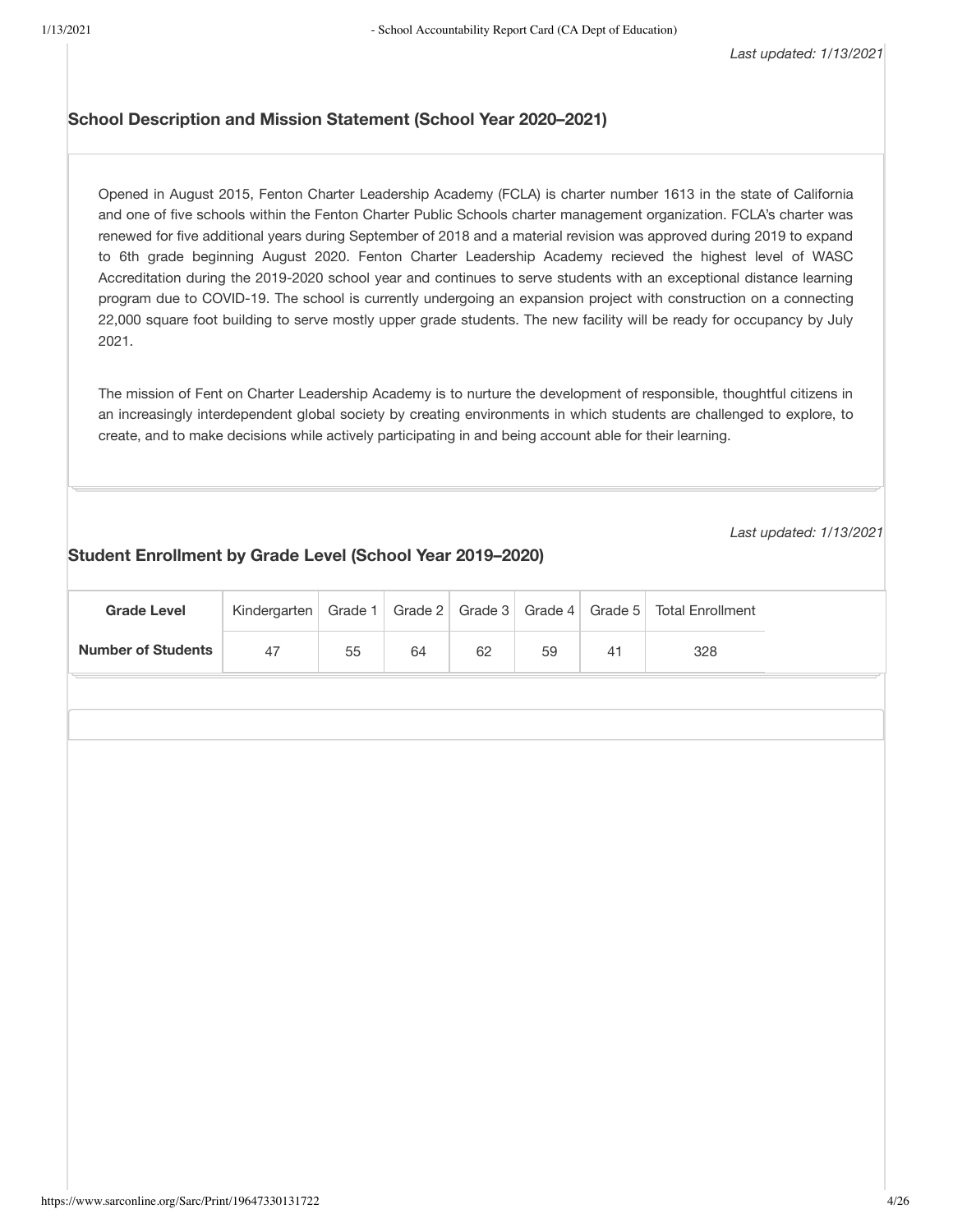

Last updated: 1/13/2021

# Student Enrollment by Student Group (School Year 2019-2020)

| <b>Student Group</b>               | <b>Black or African American</b> | American Indian or Alaska Native |                  |                                   | Asian | Filipino     | Hispanic or La |
|------------------------------------|----------------------------------|----------------------------------|------------------|-----------------------------------|-------|--------------|----------------|
| <b>Percent of Total Enrollment</b> | 0.90%                            | $\%$                             |                  |                                   | 0.60% | 3.40 %       | 81.40 %        |
|                                    |                                  |                                  |                  |                                   |       |              |                |
| <b>Student Group (Other)</b>       | Socioeconomically Disadvantaged  |                                  | English Learners | <b>Students with Disabilities</b> |       | Foster Youth |                |
| <b>Percent of Total Enrollment</b> | 79.00 %                          |                                  | 20.10 %          | 12.20 %                           |       |              | 0.90%          |
|                                    |                                  |                                  |                  |                                   |       |              |                |

# **State Priority: Basic**

The SARC provides the following information relevant to the State priority: Basic (Priority 1):

- Degree to which teachers are appropriately assigned and fully credentialed in the subject area and for the pupils they are teaching;
- Pupils have access to standards-aligned instructional materials; and
- School facilities are maintained in good repair

# **Teacher Credentials**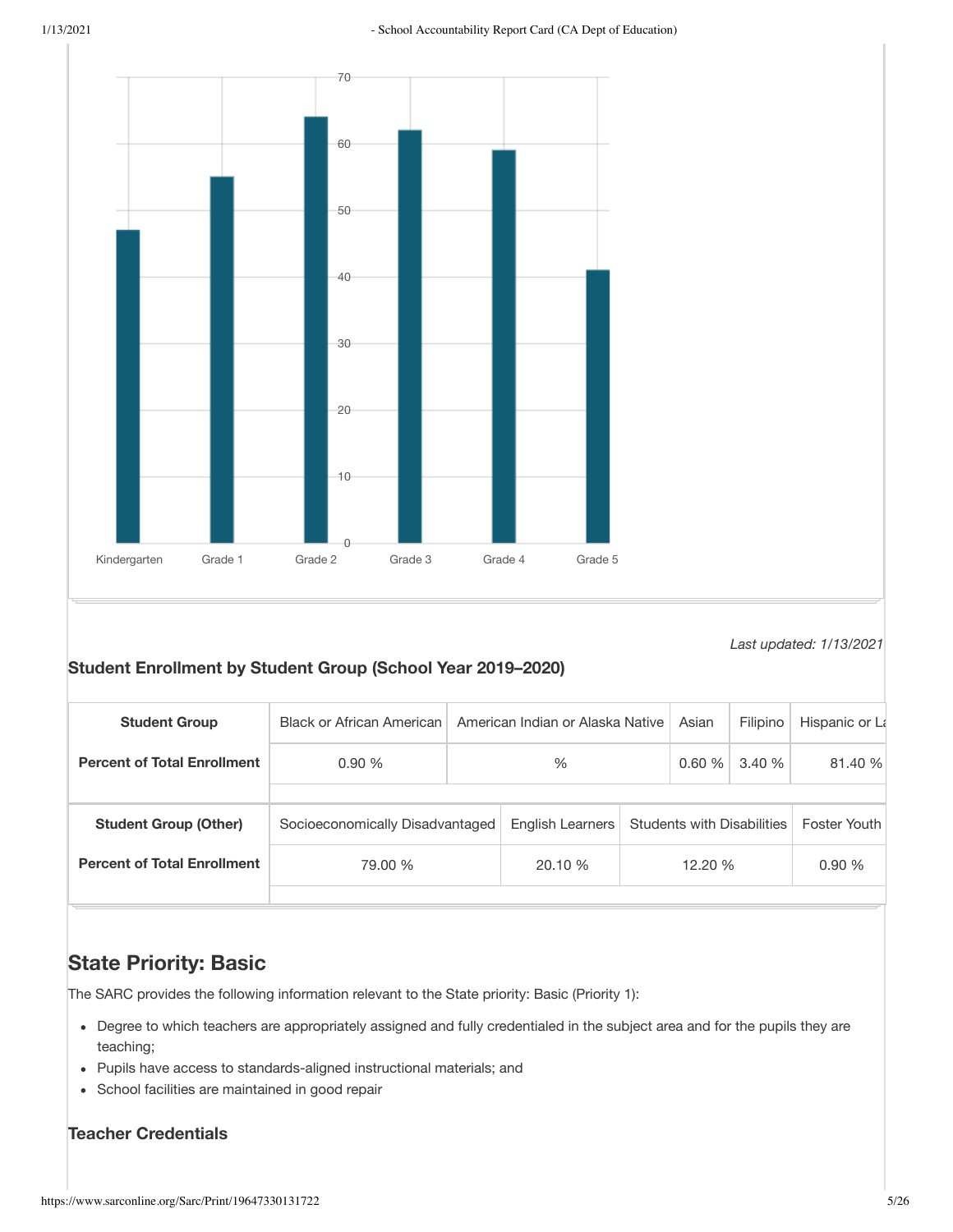|                                                | <b>Teachers</b>                                                 | <b>School</b><br>$2018 -$<br>2019 | <b>School</b><br>$2019 -$<br>2020                    | <b>School</b><br>$2020 -$<br>2021 | <b>District</b><br>$2020 -$<br>2021 |
|------------------------------------------------|-----------------------------------------------------------------|-----------------------------------|------------------------------------------------------|-----------------------------------|-------------------------------------|
| With Full Credential                           |                                                                 | 16                                | 16                                                   | 16                                |                                     |
| Without Full Credential                        |                                                                 | $\mathsf 0$                       | $\mathsf 0$                                          | $\mathsf 0$                       |                                     |
| credential)                                    | Teachers Teaching Outside Subject Area of Competence (with full | $\mathsf 0$                       | 0                                                    | $\mathsf 0$                       |                                     |
|                                                |                                                                 |                                   |                                                      |                                   |                                     |
|                                                | 17.5                                                            |                                   |                                                      |                                   |                                     |
|                                                |                                                                 | Teachers with Full Credential     | Teachers without Full Credential                     |                                   |                                     |
|                                                | 15.0                                                            |                                   | Teachers Teaching Outside Subject Area of Competence |                                   |                                     |
|                                                |                                                                 |                                   |                                                      |                                   |                                     |
|                                                | 12.5                                                            |                                   |                                                      |                                   |                                     |
|                                                |                                                                 |                                   |                                                      |                                   |                                     |
|                                                | 10.0                                                            |                                   |                                                      |                                   |                                     |
|                                                |                                                                 |                                   |                                                      |                                   |                                     |
|                                                | 7.5                                                             |                                   |                                                      |                                   |                                     |
|                                                |                                                                 |                                   |                                                      |                                   |                                     |
|                                                | 5.0                                                             |                                   |                                                      |                                   |                                     |
|                                                |                                                                 |                                   |                                                      |                                   |                                     |
|                                                | 2.5                                                             |                                   |                                                      |                                   |                                     |
|                                                |                                                                 |                                   |                                                      |                                   |                                     |
|                                                |                                                                 |                                   |                                                      |                                   |                                     |
| 0.0                                            | 1.0                                                             | 2.0                               |                                                      |                                   |                                     |
|                                                | <b>Teacher Misassignments and Vacant Teacher Positions</b>      |                                   |                                                      | Last updated: 1/13/2021           |                                     |
|                                                | Indicator                                                       | 2018-2019                         | 2019-2020                                            |                                   | 2020-2021                           |
| Misassignments of Teachers of English Learners |                                                                 | $\mathsf 0$                       | $\mathsf 0$                                          |                                   | $\mathsf 0$                         |
| Total Teacher Misassignments*                  |                                                                 | $\mathsf 0$                       | $\mathsf 0$                                          |                                   | $\mathsf{O}\xspace$                 |
| <b>Vacant Teacher Positions</b>                |                                                                 | $\mathsf 0$                       | $\mathsf 0$                                          |                                   | $\mathsf{O}\xspace$                 |
|                                                |                                                                 |                                   |                                                      |                                   |                                     |
|                                                |                                                                 |                                   |                                                      |                                   |                                     |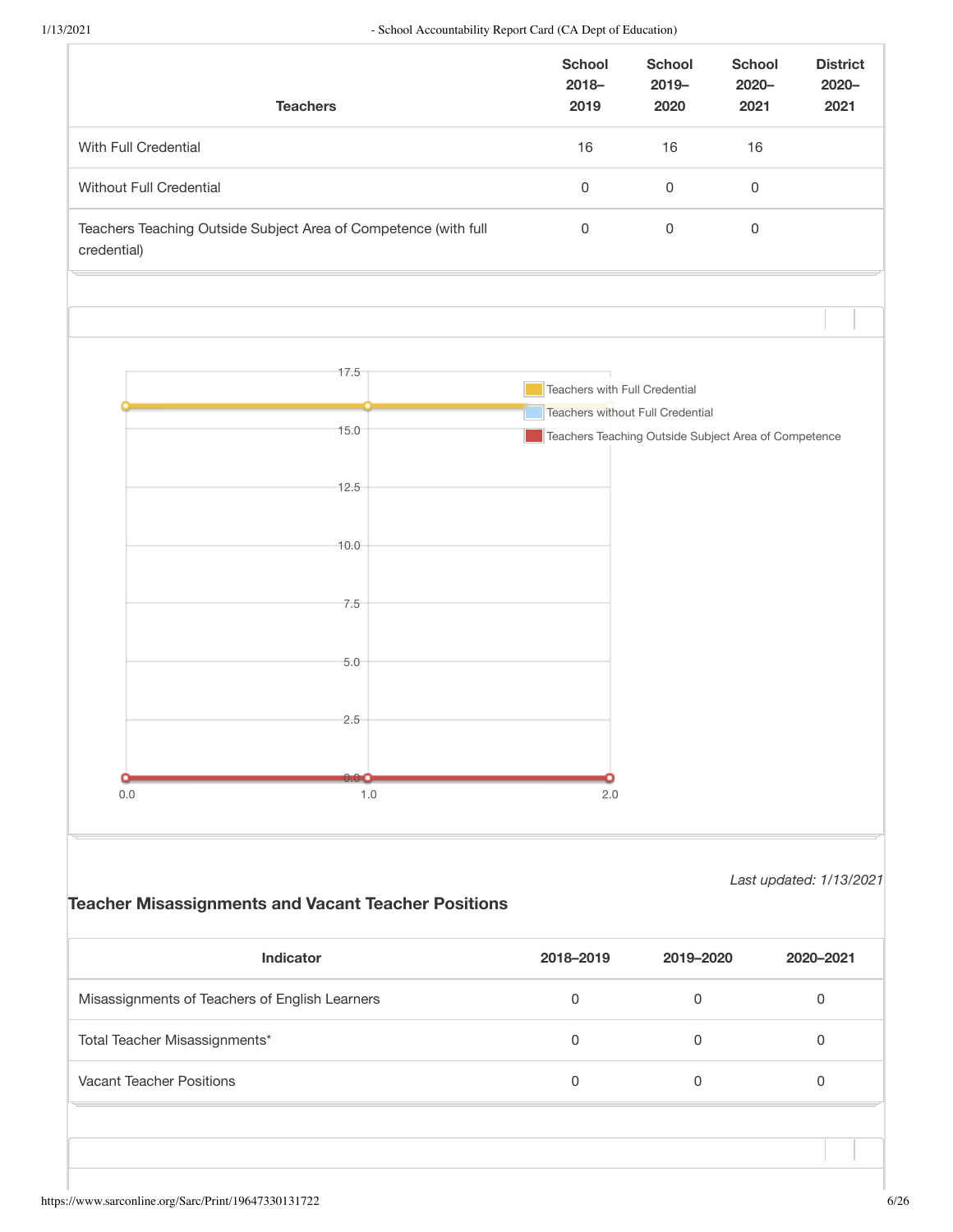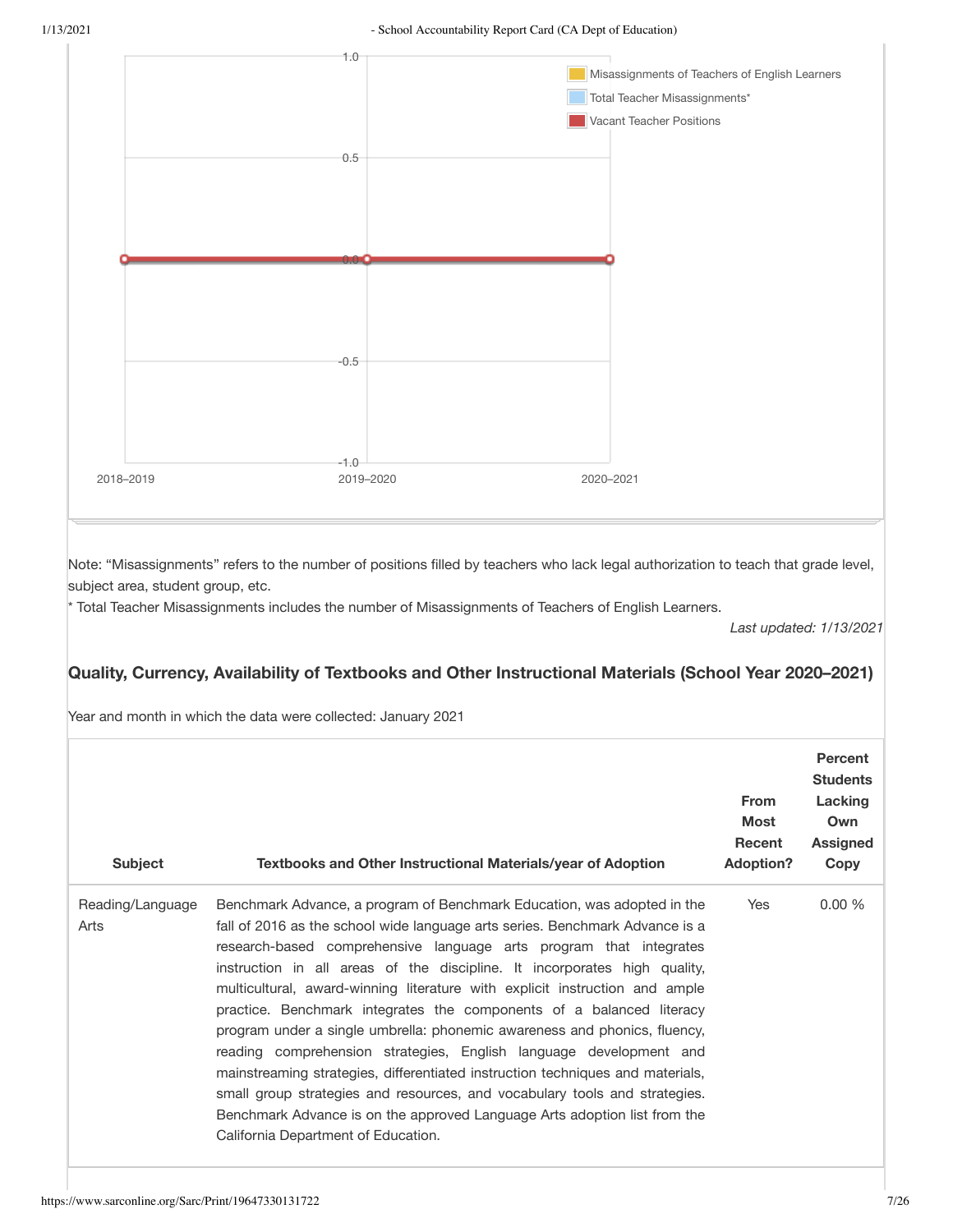| <b>Subject</b>                         | Textbooks and Other Instructional Materials/year of Adoption                                                                                                                                                                                                                                                                                                                                                                                                                                                                                                                                                                                             | <b>From</b><br><b>Most</b><br>Recent<br><b>Adoption?</b> | <b>Percent</b><br><b>Students</b><br>Lacking<br>Own<br><b>Assigned</b><br>Copy |
|----------------------------------------|----------------------------------------------------------------------------------------------------------------------------------------------------------------------------------------------------------------------------------------------------------------------------------------------------------------------------------------------------------------------------------------------------------------------------------------------------------------------------------------------------------------------------------------------------------------------------------------------------------------------------------------------------------|----------------------------------------------------------|--------------------------------------------------------------------------------|
| Mathematics                            | My Math, published by McGraw Hill Education, is the schoolwide<br>mathematics series that has been implemented in all grades since August<br>2015. The series utilizes hands-on activities to introduce new concepts with<br>rich mathematical conversations, actively engaging students in the learning<br>process, while concepts are developed, reviewed, and practiced over time.<br>Students move from the concrete to the pictorial to the abstract, as<br>opportunities for connections across mathematical strands are presented<br>daily through mixed practice. The series is aligned with the Common Core<br>State Standards for mathematics. | Yes                                                      | 0.00 %                                                                         |
| Science                                | Twig Science is a complete TK-6th grade curriculum that is approved by the<br>State Board of Education and aligns with NGSS. This program was<br>implemented in Fall 2019. Students are required to investigate, design, build,<br>and understand phenomena using a blend of hands on, digital, and print<br>resources. Each grade level is provided a supply of materials needed to<br>conduct ongoing science experiments and engineering tasks that correspond<br>and integrate with all subject matter.                                                                                                                                              | Yes                                                      | 0.00%                                                                          |
| History-Social<br>Science              | Freckle Education provides students with history-social studies curriculum<br>through an online platform. Weekly units focus on learning history through<br>diverse perspectives. In many Freckle Social Studies lessons, students will<br>receive character cards. As they learn about historical events through their<br>reading, they reflect on those events from the perspective of their assigned<br>character. Program components include engaging reading passages,<br>interactive videos, and assessments to gauge student comprehension.                                                                                                       | Yes                                                      | 0.00%                                                                          |
| Foreign Language                       |                                                                                                                                                                                                                                                                                                                                                                                                                                                                                                                                                                                                                                                          |                                                          | 0.00%                                                                          |
| Health                                 |                                                                                                                                                                                                                                                                                                                                                                                                                                                                                                                                                                                                                                                          |                                                          | 0.00%                                                                          |
| Visual and<br>Performing Arts          |                                                                                                                                                                                                                                                                                                                                                                                                                                                                                                                                                                                                                                                          |                                                          | 0.0%                                                                           |
| Science Lab<br>Eqpmt (Grades 9-<br>12) | N/A                                                                                                                                                                                                                                                                                                                                                                                                                                                                                                                                                                                                                                                      | N/A                                                      | 0.0%                                                                           |
|                                        | Note: Cells with N/A values do not require data.<br><b>School Facility Conditions and Planned Improvements</b>                                                                                                                                                                                                                                                                                                                                                                                                                                                                                                                                           | Last updated: 1/13/2021                                  |                                                                                |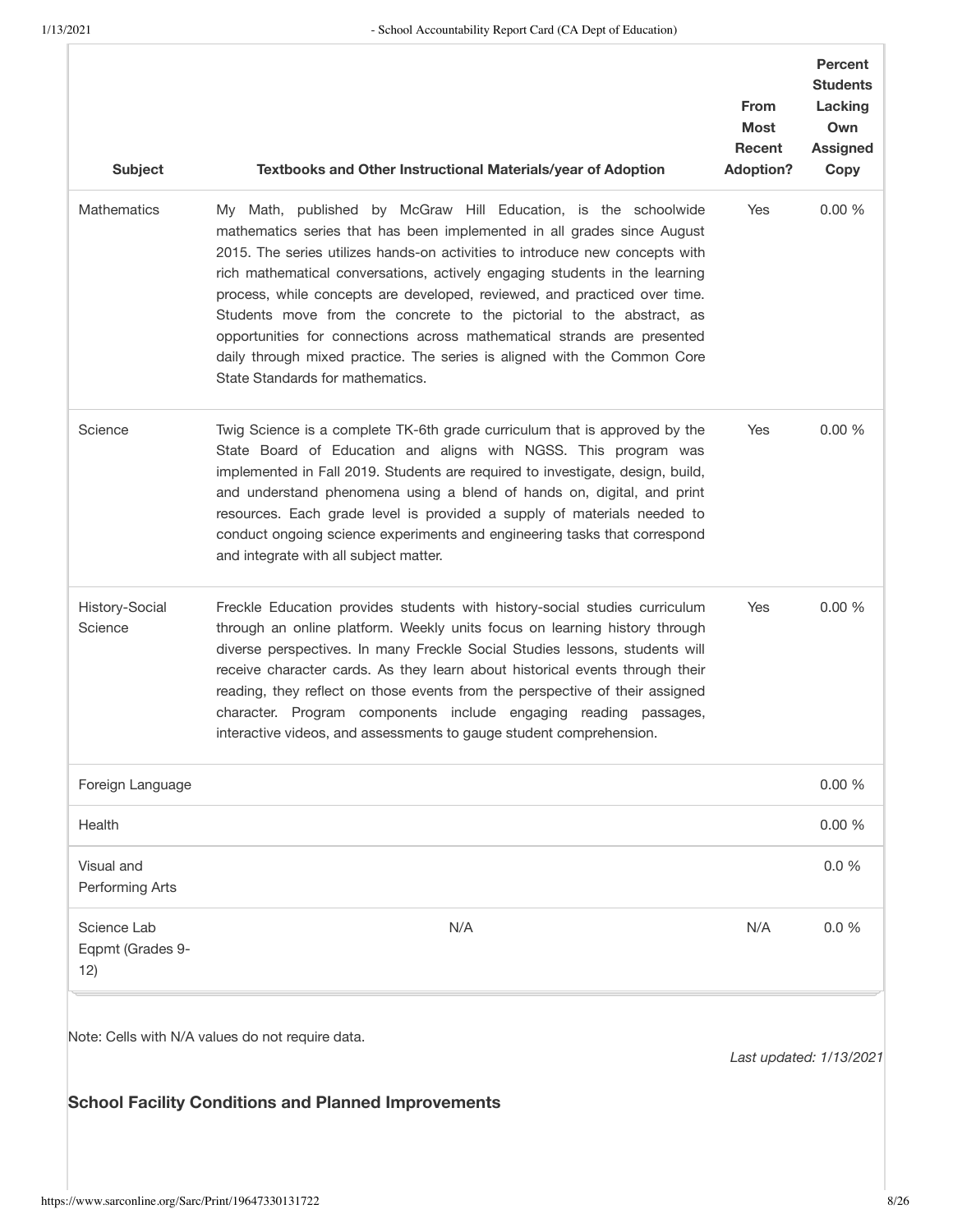The custodial and maintenance staff of Fenton Charter Leadership Academy (FCLA) makes every effort to ensure a safe, clean, and secure environment for students and staff. Classrooms are cleaned daily, and student restrooms are cleaned three to five times a day. Classroom floors and hallways are stripped and waxed four times per year and all carpets are professionally cleaned four times per year, or as needed.

The facility is maintained by the FCLA custodial and maintenance staff, with the added assistance of a gardener as needed. The gardener trims hedges along the building, tends to the growing trees, and removes plants and flowers as needed. Any areas of the school that are in need of repair are cared for immediately and routine maintenance such as interior and exterior painting is conducted regularly and as needed.

Ample technology exists throughout the campus. Every classroom is equipped with an interactive projection unit, which includes a teacher microphone. Classrooms for students in grades Kindergarten through Second grade include 6 iMac computers and 10 iPads. Classrooms for students in grades Third through Sixth grade include 8 Mac Book laptops and 8 iPads. The MPR has been outfitted with a dual screen laser projection unit. The Hands On Lab has been designed with 25 Mac Book laptops and 25 iPads. All classrooms and office areas include digital clocks, which also function as a PA system. The conference room utilizes a 70-inch screen, which utilizes ClickShare, a wireless presentation system designed to allow for multiple users to project from their laptop via a USB. All construction is new and requires minimal repair.

Recent upgrades include the installation of artificial turf on the playground, raising the height of the playground fence to t wenty feet to ensure the safest and most secure play space, installing interior and exterior window blinds and security screens, installation of additional security alarms, and re-keying of all doors to ensure the most secure and safe facility. Security cameras are installed at all key locations out side and inside of the building. A buzzer/keypad system is required to gain access to the perimeter building doors, playground, office, and interior classroom corridor doors. Out door lighting provides additional security after hours and on weekends. Additional features will be added as needed.

Last updated: 1/13/2021

# **School Facility Good Repair Status**

Using the most recently collected Facility Inspection Tool (FIT) data (or equivalent), provide the following:

- Determination of repair status for systems listed
- Description of any needed maintenance to ensure good repair
- The year and month in which the data were collected
- The rate for each system inspected
- The overall rating

Year and month of the most recent FIT report: January 2021

| <b>System Inspected</b>                                          | <b>Rating</b> | <b>Repair Needed and Action Taken or</b><br><b>Planned</b> |
|------------------------------------------------------------------|---------------|------------------------------------------------------------|
| <b>Systems:</b> Gas Leaks, Mechanical/HVAC, Sewer                | Good          |                                                            |
| <b>Interior:</b> Interior Surfaces                               | Good          |                                                            |
| <b>Cleanliness:</b> Overall Cleanliness, Pest/Vermin Infestation | Good          |                                                            |
| <b>Electrical: Flectrical</b>                                    | Good          |                                                            |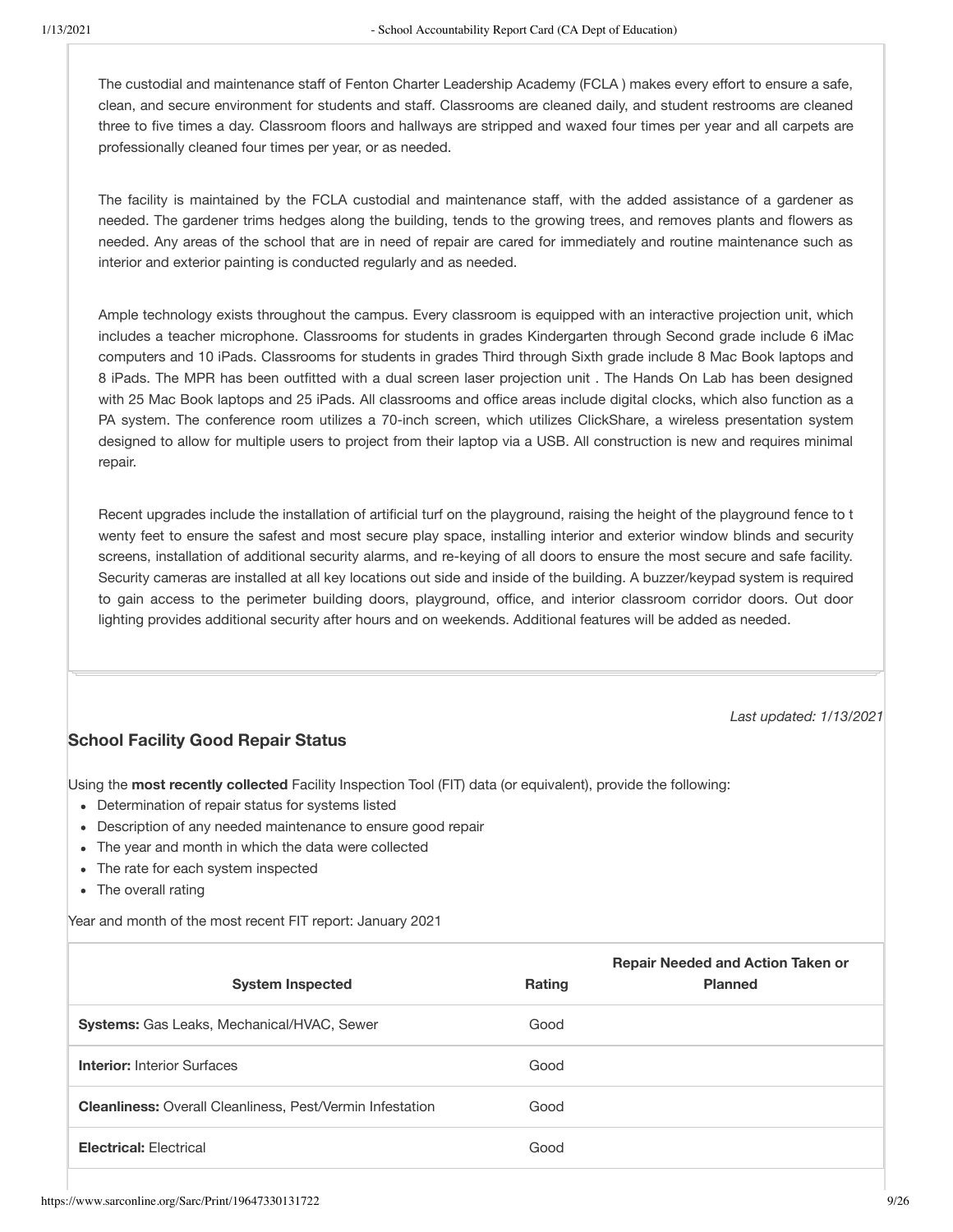| <b>System Inspected</b>                                            | <b>Rating</b> | <b>Repair Needed and Action Taken or</b><br><b>Planned</b> |
|--------------------------------------------------------------------|---------------|------------------------------------------------------------|
| <b>Restrooms/Fountains: Restrooms, Sinks/Fountains</b>             | Good          |                                                            |
| <b>Safety:</b> Fire Safety, Hazardous Materials                    | Good          |                                                            |
| <b>Structural: Structural Damage, Roofs</b>                        | Good          |                                                            |
| External: Playground/School Grounds,<br>Windows/Doors/Gates/Fences | Good          |                                                            |

# **Overall Facility Rate**

Year and month of the most recent FIT report: January 2021

**Overall Rating** 

Exemplary

Last updated: 1/13/2021

# **State Priority: Pupil Achievement**

The SARC provides the following information relevant to the State priority: Pupil Achievement (Priority 4):

- Statewide assessments (i.e., California Assessment of Student Performance and Progress [CAASPP] System, which includes the Smarter Balanced Summative Assessments for students in the general education population and the California Alternate Assessments [CAAs] for English language arts/literacy [ELA] and mathematics given in grades three through eight and grade eleven. Only eligible students may participate in the administration of the CAAs. CAAs items are aligned with alternate achievement standards, which are linked with the Common Core State Standards [CCSS] for students with the most significant cognitive disabilities); and
- The percentage of students who have successfully completed courses that satisfy the requirements for entrance to the University of California and the California State University, or career technical education sequences or programs of study.

#### **CAASPP Test Results in ELA and Mathematics for All Students Grades Three through Eight and Grade Eleven** Percentage of Students Meeting or Exceeding the State Standard

| <b>Subject</b>                                             | <b>School</b><br>$2018 -$<br>2019 | <b>School</b><br>$2019 -$<br>2020 | <b>District</b><br>$2018 -$<br>2019 | <b>District</b><br>$2019 -$<br>2020 | <b>State</b><br>$2018 -$<br>2019 | <b>State</b><br>$2019 -$<br>2020 |
|------------------------------------------------------------|-----------------------------------|-----------------------------------|-------------------------------------|-------------------------------------|----------------------------------|----------------------------------|
| English Language Arts / Literacy (grades 3-8<br>and $11$ ) | 51.0%                             | N/A                               | 45.0%                               | N/A                                 | 50%                              | N/A                              |
| Mathematics (grades 3-8 and 11)                            | 46.0%                             | N/A                               | 34.0%                               | N/A                                 | 39%                              | N/A                              |

Note: Cells with N/A values do not require data.

Note: The 2019-2020 data are not available. Due to the COVID-19 pandemic, Executive Order N-30-20 was issued which waived https://www.sarconline.org/Sarc/Print/19647330131722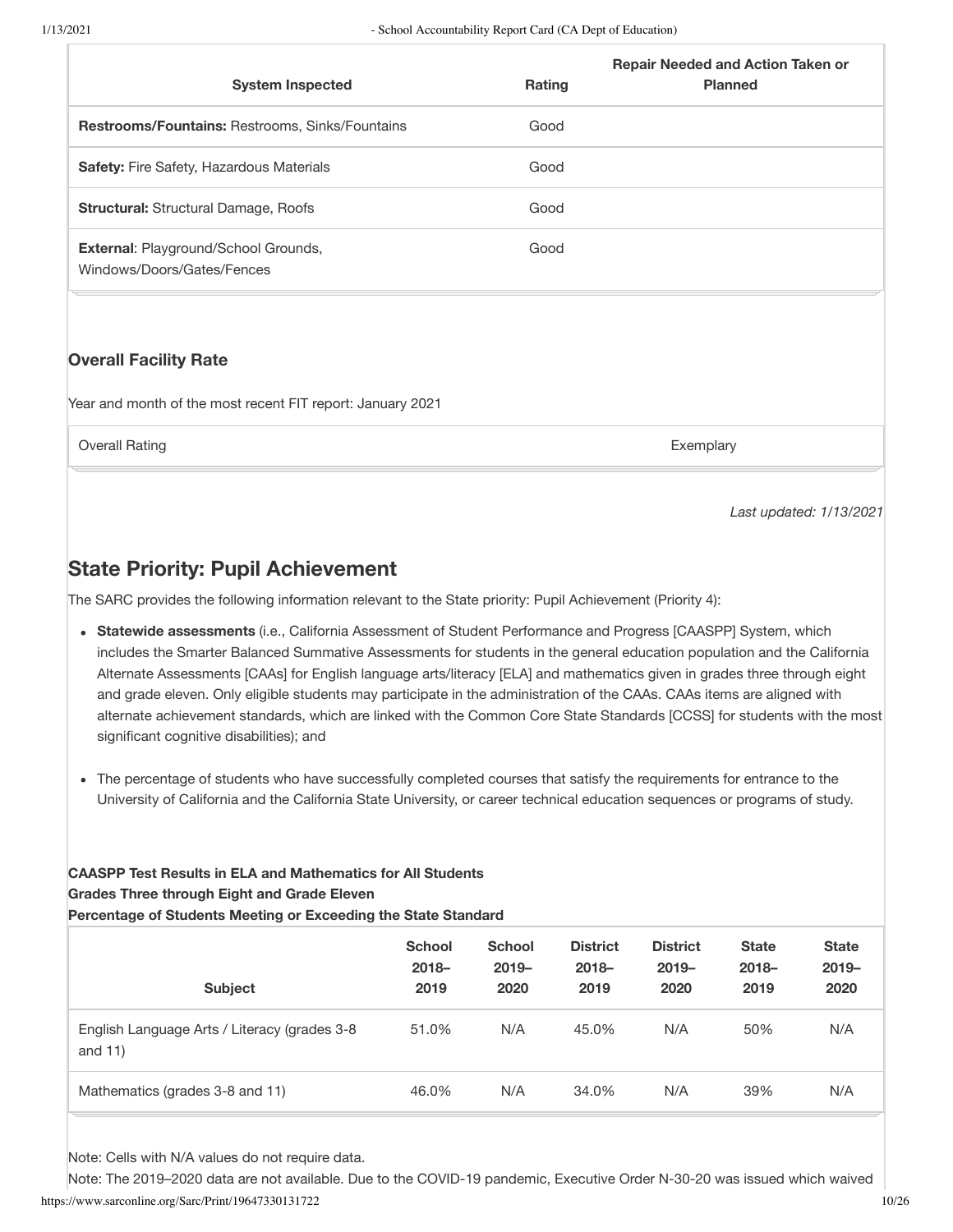the requirement for statewide testing for the 2019-2020 school year.

Note: Percentages are not calculated when the number of students tested is ten or less, either because the number of students in this category is too small for statistical accuracy or to protect student privacy.

Note: ELA and mathematics test results include the Smarter Balanced Summative Assessment and the CAA. The "Percent Met or Exceeded" is calculated by taking the total number of students who met or exceeded the standard on the Smarter Balanced Summative Assessment plus the total number of students who met the standard (i.e., achieved Level 3-Alternate) on the CAAs divided by the total number of students who participated in both assessments.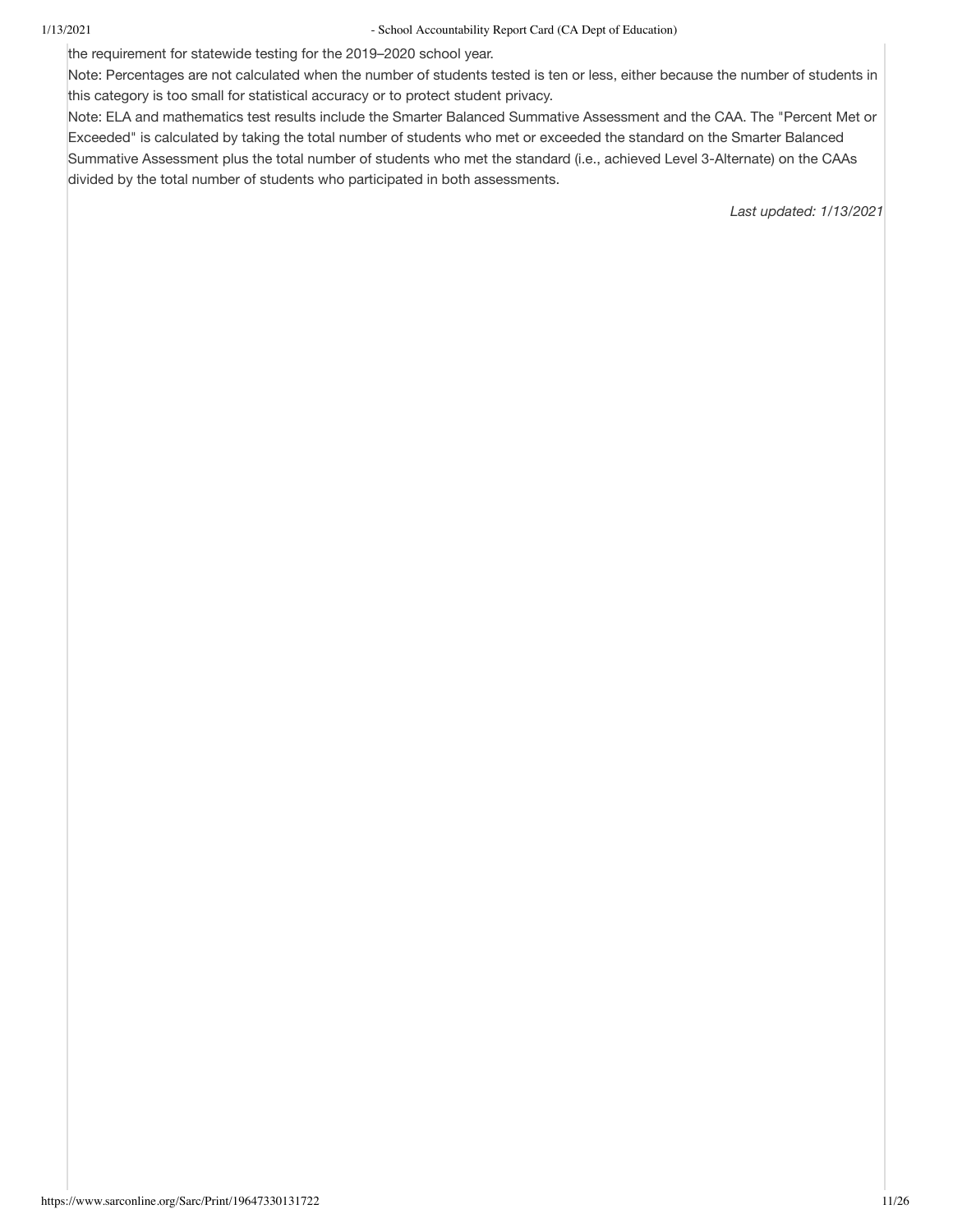#### **CAASPP Test Results in ELA by Student Group**

#### Grades Three through Eight and Grade Eleven (School Year 2019-2020)

| <b>Student Group</b>                                           | <b>Total</b><br><b>Enrollment</b> | <b>Number</b><br><b>Tested</b> | <b>Percent</b><br><b>Tested</b> | <b>Percent Not</b><br><b>Tested</b> | <b>Percent Met or</b><br><b>Exceeded</b> |
|----------------------------------------------------------------|-----------------------------------|--------------------------------|---------------------------------|-------------------------------------|------------------------------------------|
| All Students                                                   | N/A                               | N/A                            | N/A                             | N/A                                 | N/A                                      |
| Male                                                           | N/A                               | N/A                            | N/A                             | N/A                                 | N/A                                      |
| Female                                                         | N/A                               | N/A                            | N/A                             | N/A                                 | N/A                                      |
| <b>Black or African American</b>                               | N/A                               | N/A                            | N/A                             | N/A                                 | N/A                                      |
| American Indian or Alaska Native                               | N/A                               | N/A                            | N/A                             | N/A                                 | N/A                                      |
| Asian                                                          | N/A                               | N/A                            | N/A                             | N/A                                 | N/A                                      |
| Filipino                                                       | N/A                               | N/A                            | N/A                             | N/A                                 | N/A                                      |
| Hispanic or Latino                                             | N/A                               | N/A                            | N/A                             | N/A                                 | N/A                                      |
| Native Hawaiian or Pacific Islander                            | N/A                               | N/A                            | N/A                             | N/A                                 | N/A                                      |
| White                                                          | N/A                               | N/A                            | N/A                             | N/A                                 | N/A                                      |
| Two or More Races                                              | N/A                               | N/A                            | N/A                             | N/A                                 | N/A                                      |
| Socioeconomically Disadvantaged                                | N/A                               | N/A                            | N/A                             | N/A                                 | N/A                                      |
| <b>English Learners</b>                                        | N/A                               | N/A                            | N/A                             | N/A                                 | N/A                                      |
| <b>Students with Disabilities</b>                              | N/A                               | N/A                            | N/A                             | N/A                                 | N/A                                      |
| <b>Students Receiving Migrant</b><br><b>Education Services</b> | N/A                               | N/A                            | N/A                             | N/A                                 | N/A                                      |
| Foster Youth                                                   | N/A                               | N/A                            | N/A                             | N/A                                 | N/A                                      |
| Homeless                                                       | N/A                               | N/A                            | N/A                             | N/A                                 | N/A                                      |

Note: Cells with N/A values do not require data.

Note: The 2019-2020 data are not available. Due to the COVID-19 pandemic, Executive Order N-30-20 was issued which waived the requirement for statewide testing for the 2019-2020 school year.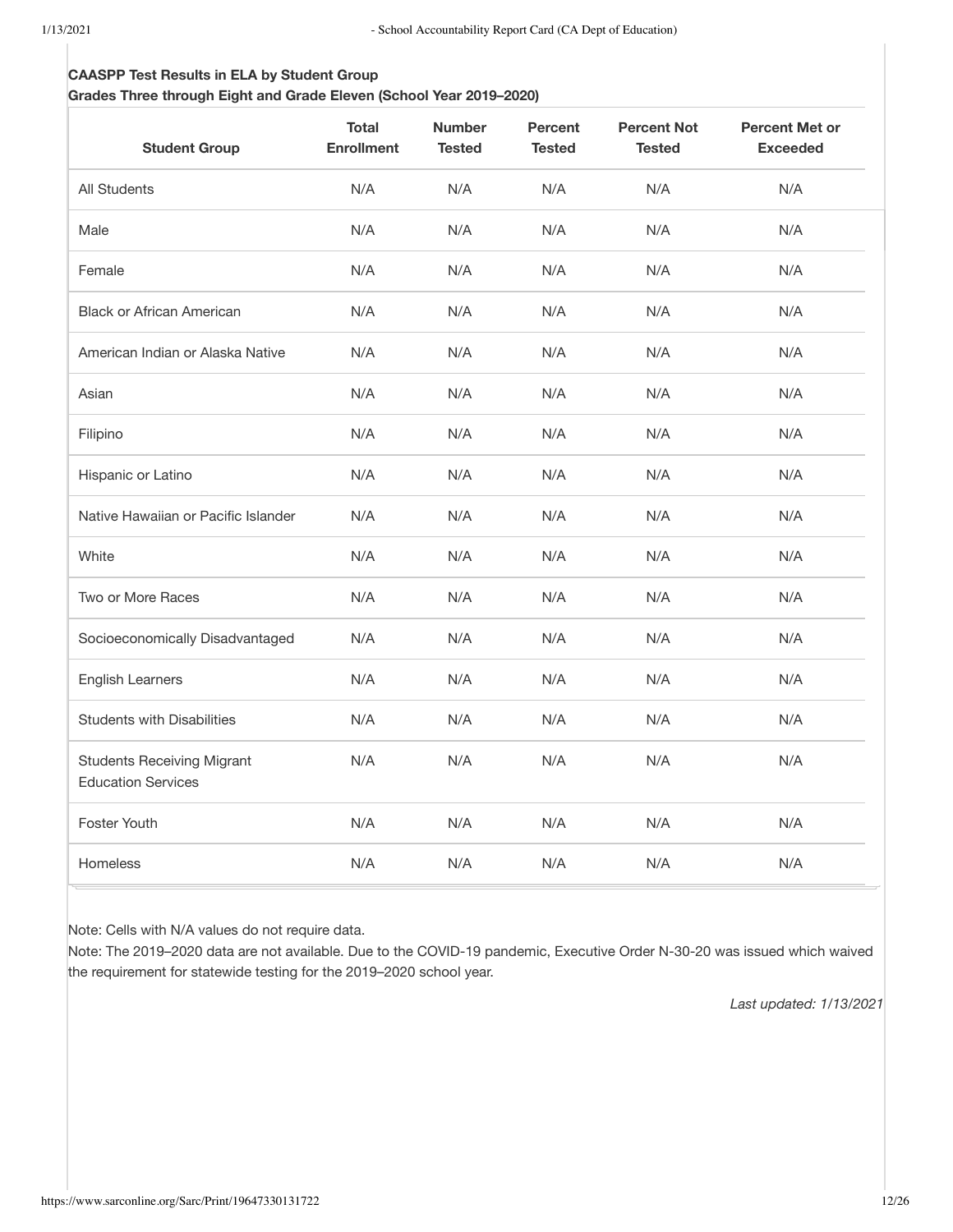#### **CAASPP Test Results in Mathematics by Student Group**

#### Grades Three through Eight and Grade Eleven (School Year 2019-2020)

| <b>Student Group</b>                                           | <b>Total</b><br><b>Enrollment</b> | <b>Number</b><br><b>Tested</b> | <b>Percent</b><br><b>Tested</b> | <b>Percent Not</b><br><b>Tested</b> | <b>Percent Met or</b><br><b>Exceeded</b> |
|----------------------------------------------------------------|-----------------------------------|--------------------------------|---------------------------------|-------------------------------------|------------------------------------------|
| <b>All Students</b>                                            | N/A                               | N/A                            | N/A                             | N/A                                 | N/A                                      |
| Male                                                           | N/A                               | N/A                            | N/A                             | N/A                                 | N/A                                      |
| Female                                                         | N/A                               | N/A                            | N/A                             | N/A                                 | N/A                                      |
| <b>Black or African American</b>                               | N/A                               | N/A                            | N/A                             | N/A                                 | N/A                                      |
| American Indian or Alaska Native                               | N/A                               | N/A                            | N/A                             | N/A                                 | N/A                                      |
| Asian                                                          | N/A                               | N/A                            | N/A                             | N/A                                 | N/A                                      |
| Filipino                                                       | N/A                               | N/A                            | N/A                             | N/A                                 | N/A                                      |
| Hispanic or Latino                                             | N/A                               | N/A                            | N/A                             | N/A                                 | N/A                                      |
| Native Hawaiian or Pacific Islander                            | N/A                               | N/A                            | N/A                             | N/A                                 | N/A                                      |
| White                                                          | N/A                               | N/A                            | N/A                             | N/A                                 | N/A                                      |
| Two or More Races                                              | N/A                               | N/A                            | N/A                             | N/A                                 | N/A                                      |
| Socioeconomically Disadvantaged                                | N/A                               | N/A                            | N/A                             | N/A                                 | N/A                                      |
| <b>English Learners</b>                                        | N/A                               | N/A                            | N/A                             | N/A                                 | N/A                                      |
| <b>Students with Disabilities</b>                              | N/A                               | N/A                            | N/A                             | N/A                                 | N/A                                      |
| <b>Students Receiving Migrant</b><br><b>Education Services</b> | N/A                               | N/A                            | N/A                             | N/A                                 | N/A                                      |
| Foster Youth                                                   | N/A                               | N/A                            | N/A                             | N/A                                 | N/A                                      |
| Homeless                                                       | N/A                               | N/A                            | N/A                             | N/A                                 | N/A                                      |

Note: Cells with N/A values do not require data.

Note: The 2019-2020 data are not available. Due to the COVID-19 pandemic, Executive Order N-30-20 was issued which waives the requirement for statewide testing for the 2019-2020 school year.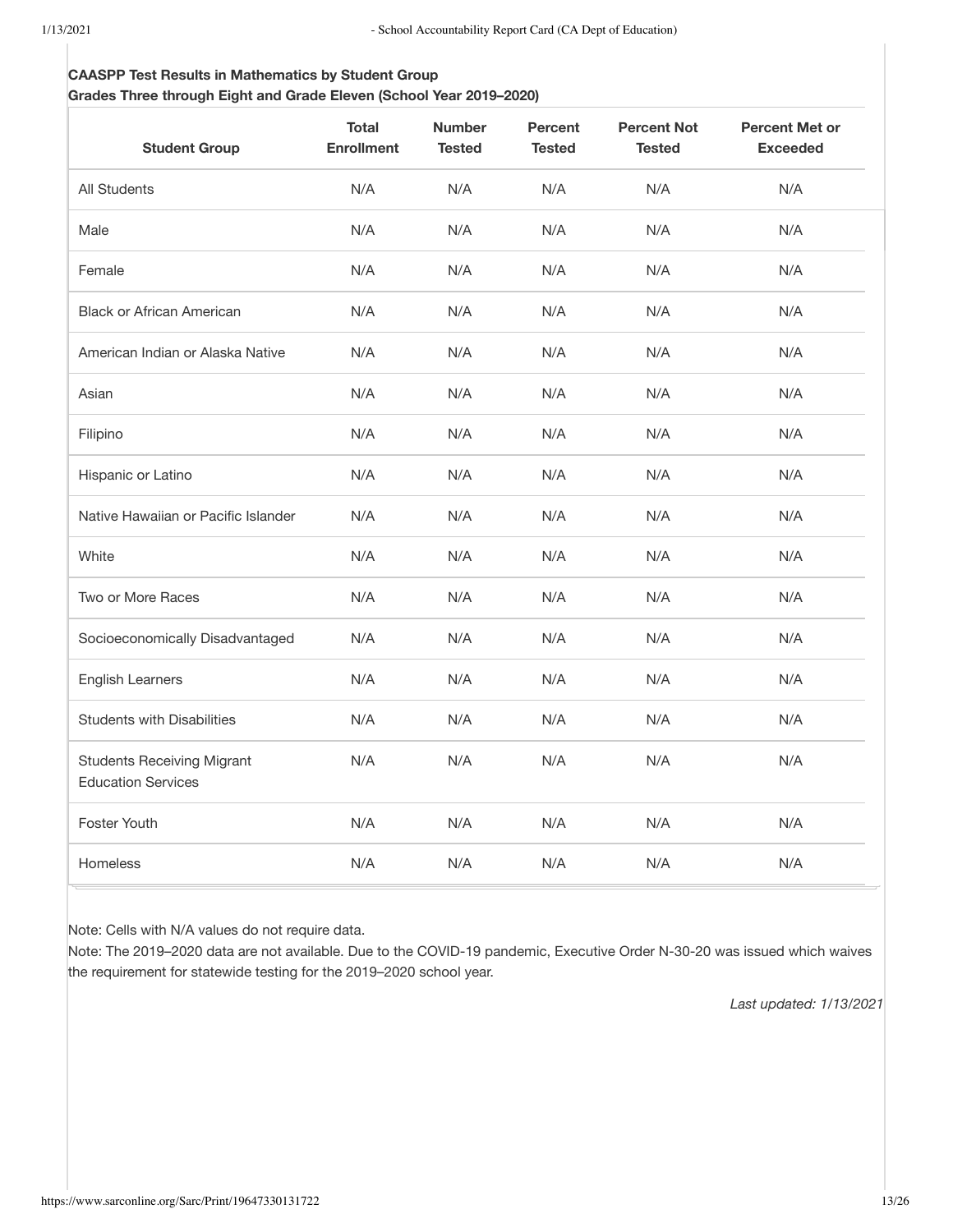# **CAASPP Test Results in Science for All Students Grades Five, Eight and High School**

Percentage of Students Meeting or Exceeding the State Standard

| <b>Subject</b>                         | <b>School</b> | <b>School</b> | <b>District</b> | <b>District</b> | <b>State</b> | <b>State</b> |
|----------------------------------------|---------------|---------------|-----------------|-----------------|--------------|--------------|
|                                        | 2018-2019     | 2019-2020     | 2018-2019       | 2019-2020       | 2018–2019    | 2019-2020    |
| Science (grades 5, 8, and high school) |               | N/A           |                 | N/A             |              | N/A          |

Note: Cells with N/A values do not require data.

Note: The 2019-2020 data are not available. Due to the COVID-19 pandemic, Executive Order N-30-20 was issued which waived the requirement for statewide testing for the 2019-2020 school year.

Note: The new California Science Test (CAST) was first administered operationally in the 2018-2019 school year.

Last updated: 1/13/2021

#### **CAASPP Tests Results in Science by Student Group** Grades Five, Eight and High School (School Year 2019-2020)

| <b>Student Group</b>                                           | <b>Total</b><br><b>Enrollment</b> | <b>Number</b><br><b>Tested</b> | <b>Percent</b><br><b>Tested</b> | <b>Percent Not</b><br><b>Tested</b> | <b>Percent Met or</b><br><b>Exceeded</b> |
|----------------------------------------------------------------|-----------------------------------|--------------------------------|---------------------------------|-------------------------------------|------------------------------------------|
| <b>All Students</b>                                            | N/A                               | N/A                            | N/A                             | N/A                                 | N/A                                      |
| Male                                                           | N/A                               | N/A                            | N/A                             | N/A                                 | N/A                                      |
| Female                                                         | N/A                               | N/A                            | N/A                             | N/A                                 | N/A                                      |
| <b>Black or African American</b>                               | N/A                               | N/A                            | N/A                             | N/A                                 | N/A                                      |
| American Indian or Alaska Native                               | N/A                               | N/A                            | N/A                             | N/A                                 | N/A                                      |
| Asian                                                          | N/A                               | N/A                            | N/A                             | N/A                                 | N/A                                      |
| Filipino                                                       | N/A                               | N/A                            | N/A                             | N/A                                 | N/A                                      |
| Hispanic or Latino                                             | N/A                               | N/A                            | N/A                             | N/A                                 | N/A                                      |
| Native Hawaiian or Pacific Islander                            | N/A                               | N/A                            | N/A                             | N/A                                 | N/A                                      |
| White                                                          | N/A                               | N/A                            | N/A                             | N/A                                 | N/A                                      |
| Two or More Races                                              | N/A                               | N/A                            | N/A                             | N/A                                 | N/A                                      |
| Socioeconomically Disadvantaged                                | N/A                               | N/A                            | N/A                             | N/A                                 | N/A                                      |
| <b>English Learners</b>                                        | N/A                               | N/A                            | N/A                             | N/A                                 | N/A                                      |
| <b>Students with Disabilities</b>                              | N/A                               | N/A                            | N/A                             | N/A                                 | N/A                                      |
| <b>Students Receiving Migrant</b><br><b>Education Services</b> | N/A                               | N/A                            | N/A                             | N/A                                 | N/A                                      |

https://www.sarconline.org/Sarc/Print/19647330131722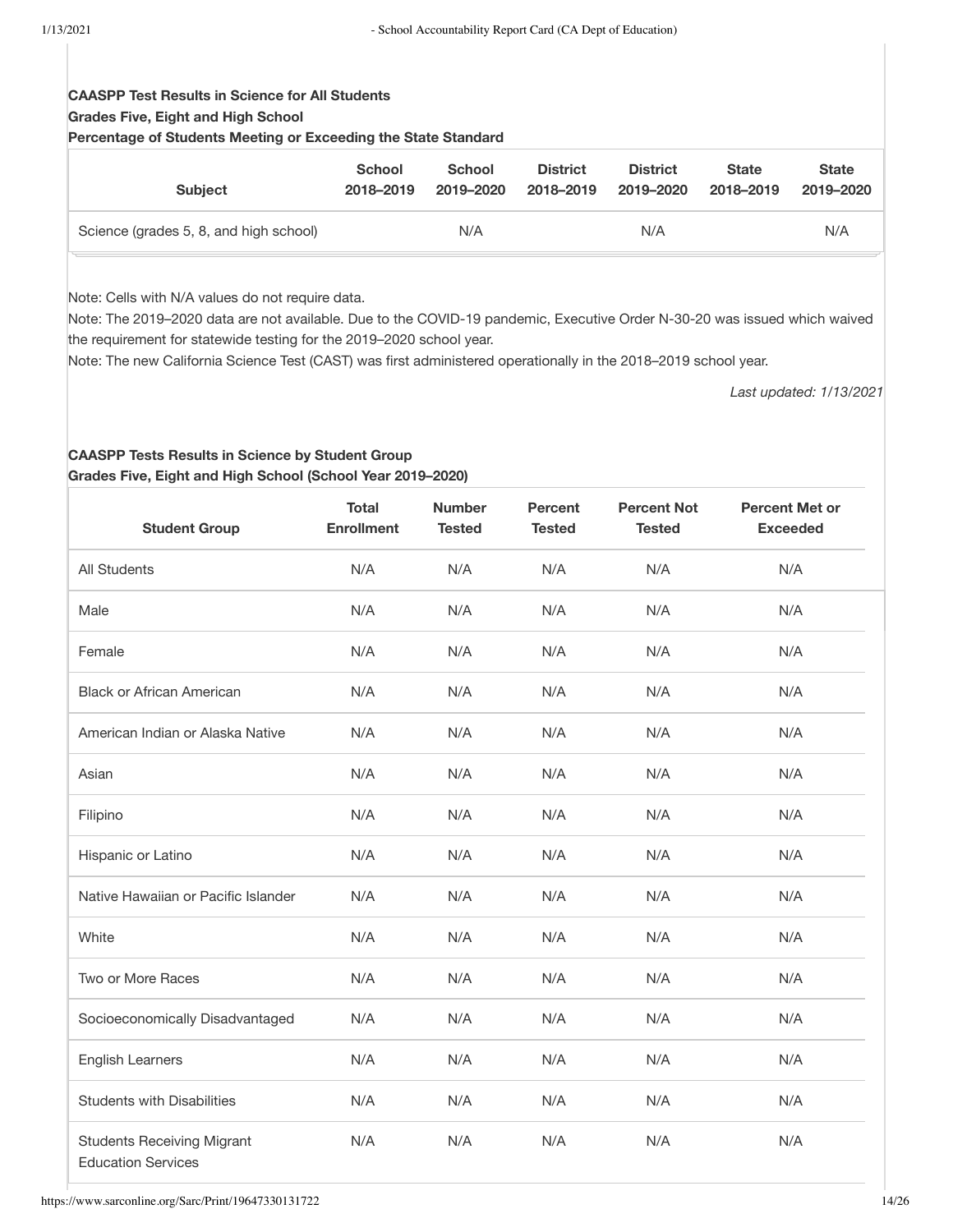| <b>Student Group</b> | <b>Total</b><br><b>Enrollment</b> | <b>Number</b><br><b>Tested</b> | <b>Percent</b><br><b>Tested</b> | <b>Percent Not</b><br><b>Tested</b> | <b>Percent Met or</b><br><b>Exceeded</b> |
|----------------------|-----------------------------------|--------------------------------|---------------------------------|-------------------------------------|------------------------------------------|
| Foster Youth         | N/A                               | N/A                            | N/A                             | N/A                                 | N/A                                      |
| <b>Homeless</b>      | N/A                               | N/A                            | N/A                             | N/A                                 | N/A                                      |

Note: Cells with N/A values do not require data.

Note: The 2019-2020 data are not available. Due to the COVID-19 pandemic, Executive Order N-30-20 was issued which waived the requirement for statewide testing for the 2019-2020 school year.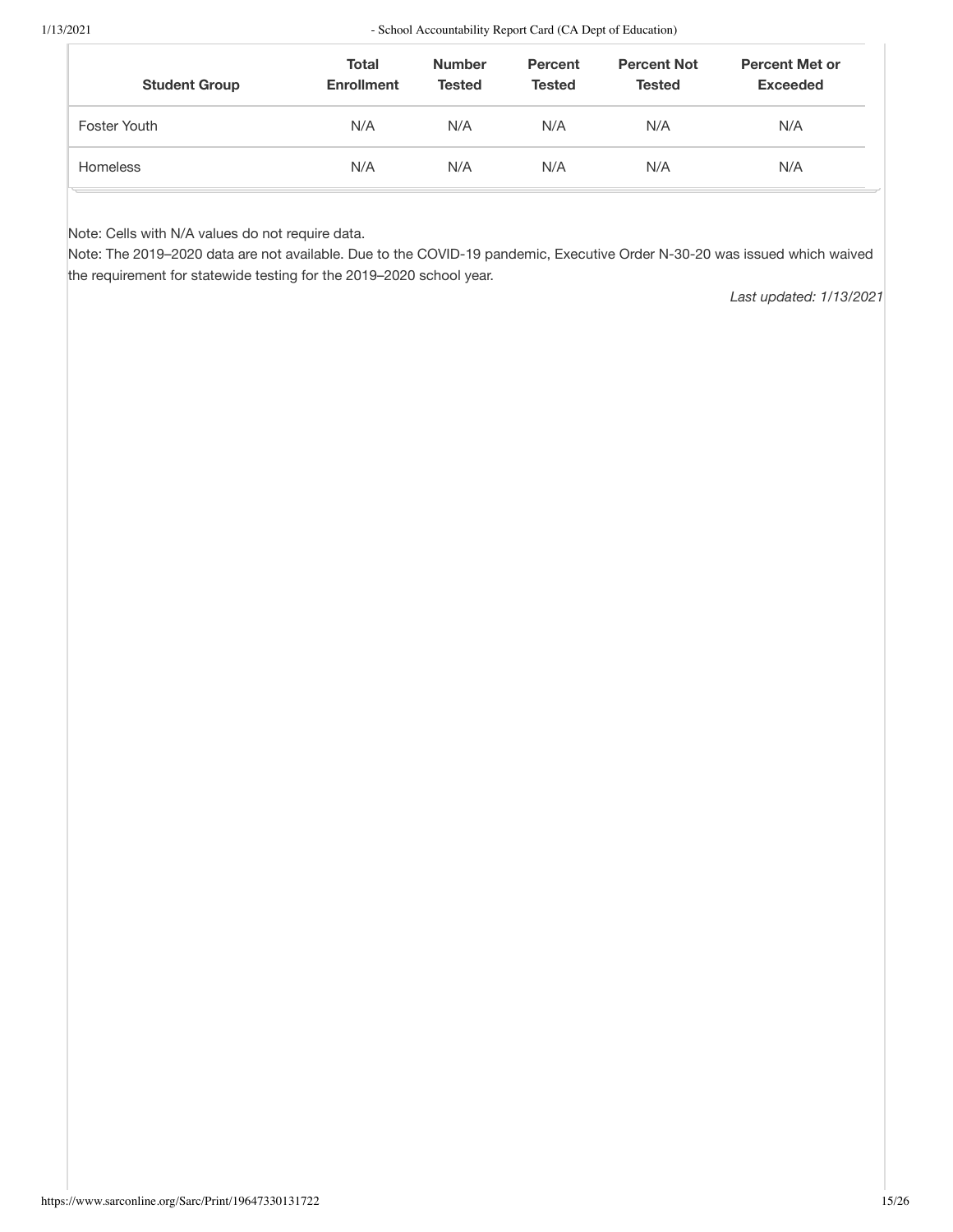# Career Technical Education (CTE) Programs (School Year 2019-2020)

 $N/A$ 

Last updated: 1/13/2021

# Career Technical Education (CTE) Participation (School Year 2019-2020)

| <b>Measure</b>                                                                                                             | <b>CTE Program</b><br><b>Participation</b> |
|----------------------------------------------------------------------------------------------------------------------------|--------------------------------------------|
| Number of Pupils Participating in CTE                                                                                      |                                            |
| Percent of Pupils that Complete a CTE Program and Earn a High School Diploma                                               | --                                         |
| Percent of CTE Courses that are Sequenced or Articulated Between the School and Institutions of<br>Postsecondary Education | --                                         |

# **State Priority: Other Pupil Outcomes**

Last updated: 1/13/2021

The SARC provides the following information relevant to the State priority: Other Pupil Outcomes (Priority 8):

• Pupil outcomes in the subject area of physical education

#### California Physical Fitness Test Results (School Year 2019-2020)

| Grade | <b>Percentage of Students Meeting</b> | <b>Percentage of Students Meeting</b> | <b>Percentage of Students Meeting</b> |
|-------|---------------------------------------|---------------------------------------|---------------------------------------|
| ∟evel | <b>Four of Six Fitness Standards</b>  | <b>Five of Six Fitness Standards</b>  | <b>Six of Six Fitness Standards</b>   |

Note: Cells with N/A values do not require data.

Note: The 2019-2020 data are not available. Due to the COVID-19 pandemic, Executive Order N-56-20 was issued which waived the requirement to administer the physical fitness performance test for the 2019-2020 school year.

Last updated: 1/13/2021

# **State Priority: Parental Involvement**

The SARC provides the following information relevant to the State priority: Parental Involvement (Priority 3):

• Efforts the school district makes to seek parent input in making decisions for the school district and each school site

# Opportunities for Parental Involvement (School Year 2020-2021)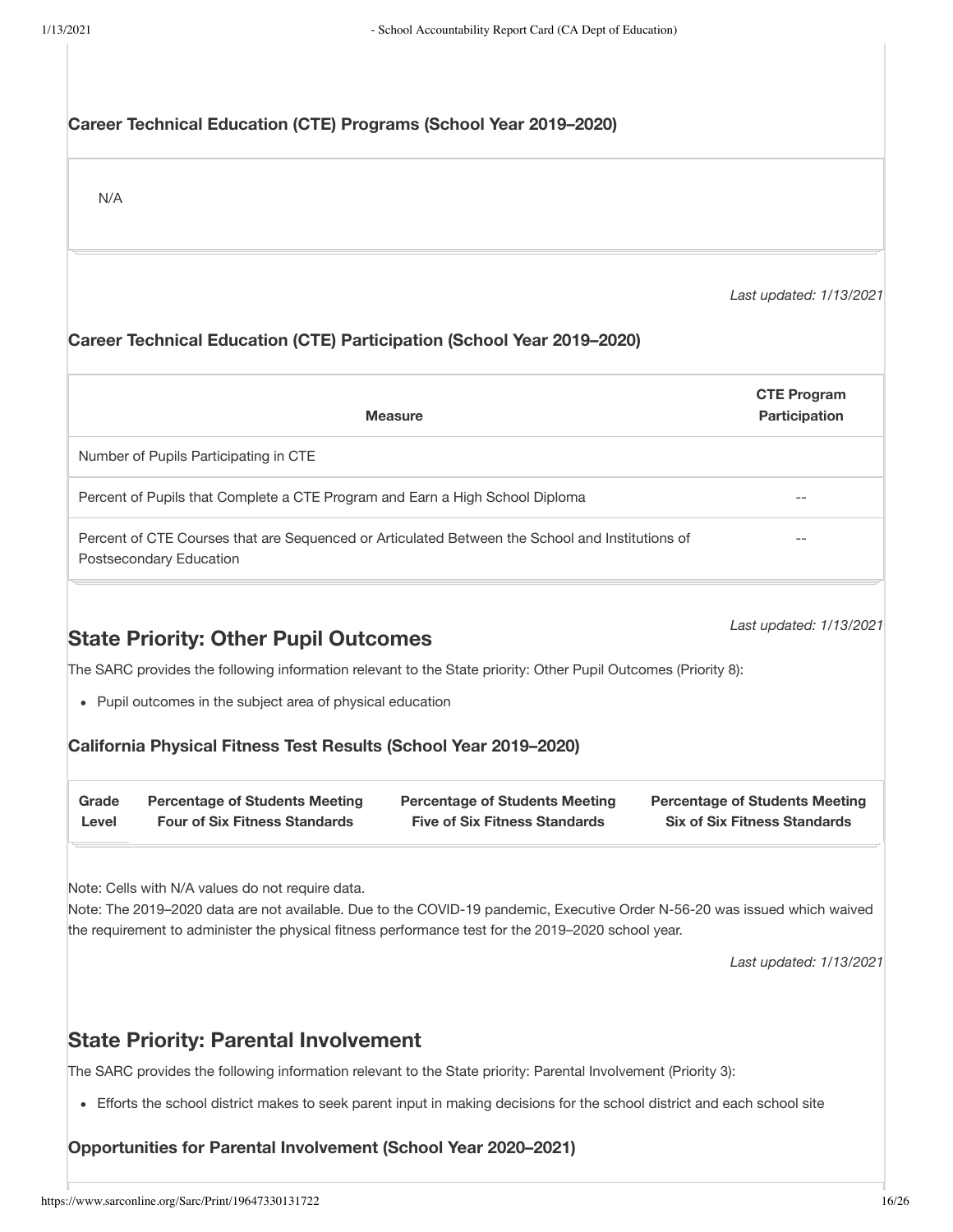Fenton Charter Leadership Academy educates and involves parents and community members in a variety of ways. Parent night meetings are held throughout the year to provide critical information regarding the school's purpose, goals, and learner outcomes. Parents are also invited to attend schoolwide events that showcase the school's focus, such as the Leadership Summit. The Director writes a weekly newsletter showcasing leadership integration at each grade level, as well as communicating school events and information. The Director also sends frequent phone and text messages via the school's messenger system, in an effort to maintain frequent and relevant communication. Flyers are distributed as needed to communicate schoolwide events and information. Teachers utilize the messenger feature of "Class Dojo" to provide ongoing communication regarding academic achievement, behavioral progress, and the schoolwide vision of leadership learning. School social media accounts inform stakeholders and promote engagement opportunitiies.

Families are highly involved and valued stakeholders. Prior to the school year beginning, families are invited to attend a "Meet and Greet." The purpose of this event is to allow the family to explore their child's new classroom, school facilities, and experience the overall feeling of the campus. Families are able to understand high expectations for students through experiencing this initial encounter with the school. Grade level parent orientation meetings are held during the first few weeks of school. These meetings are to provide information regarding instructional and behavioral expectations as well as form a clear line of communication between home and school. Families attend parent/teacher conferences formally twice a year, and informally as needed.

Parents are welcomed to chaperone field trips, assist with class parties, and host home visits. In addition, families are welcomed on campus on a monthly basis to attend award assemblies that celebrate student success. Families are provided opportunities to receive information and share in decision making during various parent advocacy night meetings and monthly board meetings. Parent concerns are addressed and commendations are celebrated. Weekly newsletters provide additional information regarding the instructional program along with strategies for working w ith students at home. Families are recognized as instrumental in student achievement.

Due to the COVID-19 global pandemic, families are provided virtual engagement opportunities. All meetings, assemblies, and schoolwide events have been held via the Zoom platform. New technologies provide immediate ways to gain input and parent feedback. In addition, monthly car parades have been hosted on campus to allow materials distribution in a fun, engaging environment. Teachers and school staff have utilized innovative and creative methods for engaging our parent community within the virtual world.

Last updated: 1/13/2021

# **State Priority: Pupil Engagement**

The SARC provides the following information relevant to the State priority: Pupil Engagement (Priority 5):

- High school dropout rates; and
- High school graduation rates

#### **Dropout Rate and Graduation Rate (Four-Year Cohort Rate)**

| <b>Indicator</b> | <b>School</b> | <b>School</b> | <b>School</b> | <b>District</b> | <b>District</b> | <b>District</b> | <b>State</b> | <b>State</b> | <b>State</b> |
|------------------|---------------|---------------|---------------|-----------------|-----------------|-----------------|--------------|--------------|--------------|
|                  | $2016 -$      | $2017 -$      | $2018 -$      | $2016 -$        | $2017 -$        | $2018 -$        | $2016 -$     | $2017 -$     | $2018 -$     |
|                  | 2017          | 2018          | 2019          | 2017            | 2018            | 2019            | 2017         | 2018         | 2019         |
| Dropout Rate     | $--$          | $- -$         | $- -$         | 10.80%          | 11.30%          | 10.90%          | 9.10%        | 9.60%        | 9.00%        |

https://www.sarconline.org/Sarc/Print/19647330131722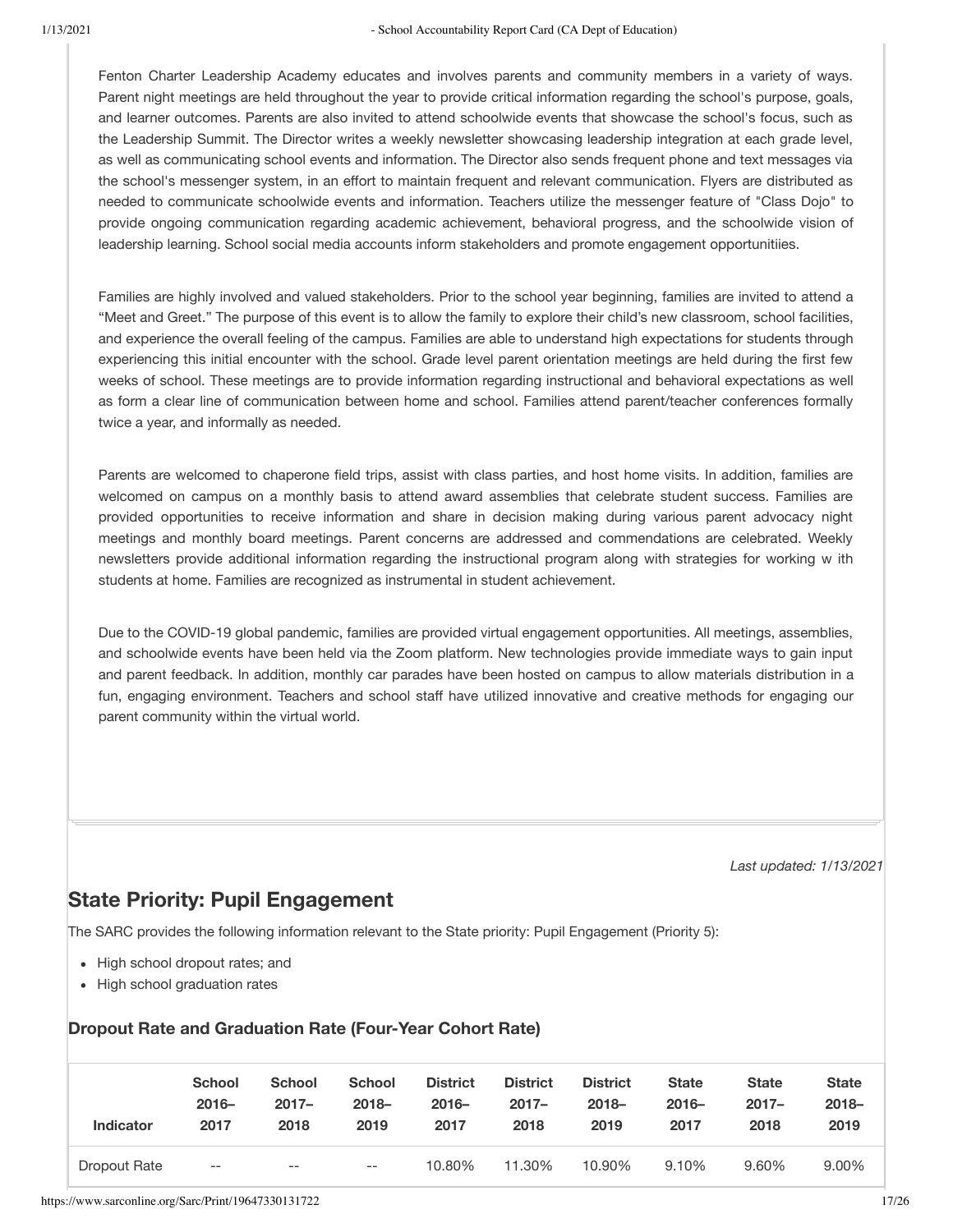| Indicator                                             | <b>School</b><br>$2016 -$<br>2017 | <b>School</b><br>$2017 -$<br>2018 | <b>School</b><br>$2018 -$<br>2019 | <b>District</b><br>$2016 -$<br>2017 | <b>District</b><br>$2017 -$<br>2018 | <b>District</b><br>$2018 -$<br>2019 | <b>State</b><br>$2016 -$<br>2017 | <b>State</b><br>$2017 -$<br>2018 | <b>State</b><br>$2018 -$<br>2019 |
|-------------------------------------------------------|-----------------------------------|-----------------------------------|-----------------------------------|-------------------------------------|-------------------------------------|-------------------------------------|----------------------------------|----------------------------------|----------------------------------|
| Graduation<br>Rate                                    | $-$                               | $-$                               | $- -$                             | 79.70%                              | 80.10%                              | 81.50%                              | 82.70%                           | 83.00%                           | 84.50%                           |
| Dropout/Graduation Rate (Four-Year Cohort Rate) Chart |                                   |                                   |                                   |                                     |                                     |                                     |                                  |                                  |                                  |
|                                                       |                                   |                                   |                                   |                                     | $1.0$                               |                                     |                                  | Dropout Rate                     |                                  |
|                                                       |                                   |                                   |                                   |                                     | 0.5                                 |                                     |                                  | <b>Graduation Rate</b>           |                                  |
|                                                       |                                   |                                   |                                   |                                     | $0.0\,$                             |                                     |                                  |                                  |                                  |
|                                                       |                                   |                                   |                                   |                                     | $-0.5$                              |                                     |                                  |                                  |                                  |
| 2016-2017                                             |                                   | 2017-2018                         | 2018-2019                         |                                     | $-1.0$                              |                                     |                                  |                                  |                                  |

Last updated: 1/13/2021

# **State Priority: School Climate**

The SARC provides the following information relevant to the State priority: School Climate (Priority 6):

- $\bullet$  Pupil suspension rates;
- $\bullet$  Pupil expulsion rates; and
- Other local measures on the sense of safety

#### **Suspensions and Expulsions**

**(data collected between July through June, each full school year respectively)**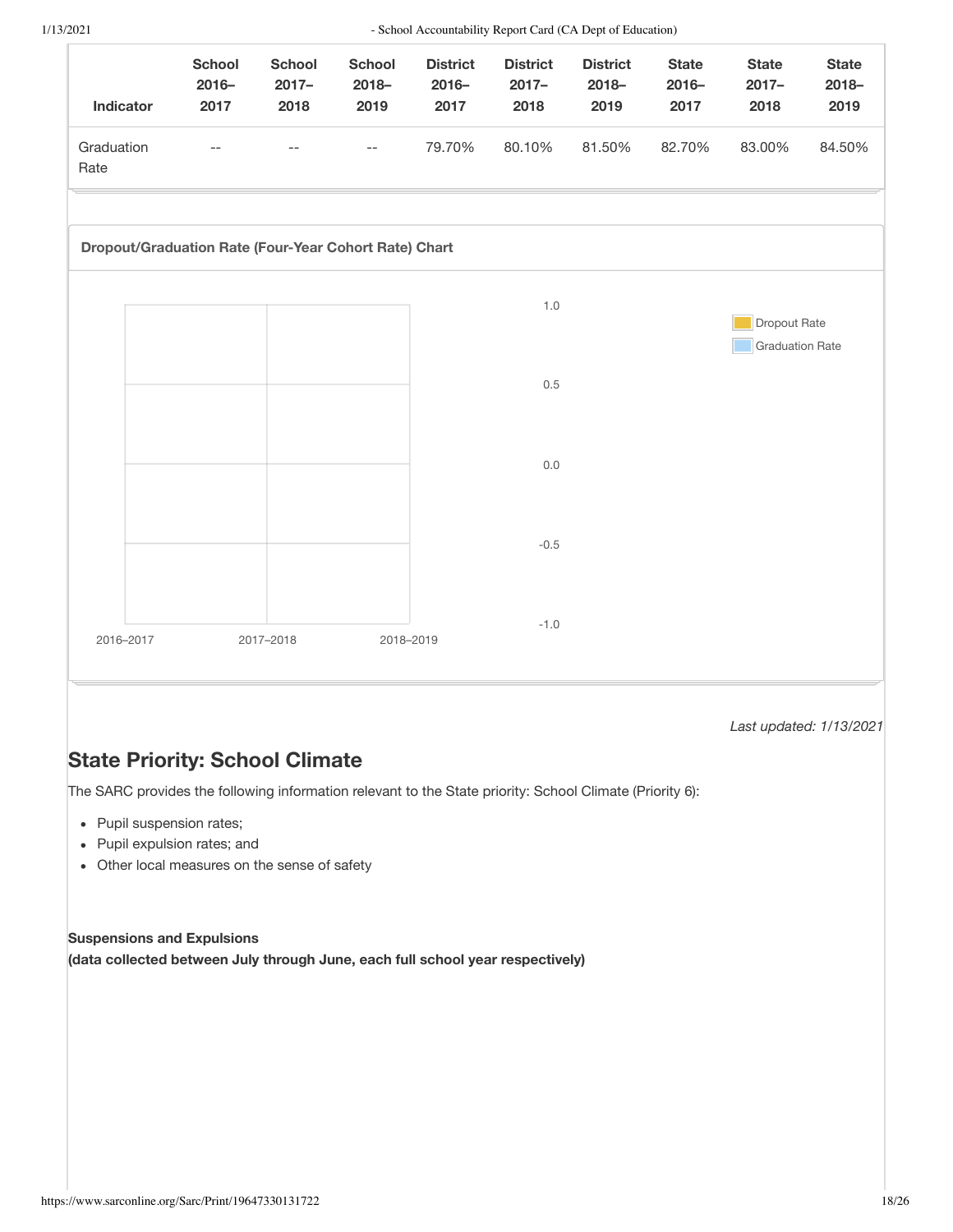| Rate                                      | Suspensions                | Expulsions  |            |                                                                                                                                                               |
|-------------------------------------------|----------------------------|-------------|------------|---------------------------------------------------------------------------------------------------------------------------------------------------------------|
| <b>School</b><br>2017-2018                | 0.30%                      | 0.00%       |            |                                                                                                                                                               |
| <b>School</b>                             | 0.30%                      | 0.00%       |            |                                                                                                                                                               |
| 2018-2019                                 | 0.80%                      | 0.00%       |            |                                                                                                                                                               |
| <b>District</b><br>2017-2018              | 0.70%                      | $0.00\%$    |            |                                                                                                                                                               |
| <b>District</b>                           | 3.50%                      | 0.10%       |            |                                                                                                                                                               |
| 2018-2019                                 | 3.50%                      | 0.10%       |            |                                                                                                                                                               |
| <b>State</b><br>2017-2018<br><b>State</b> |                            |             |            | Suspensions and Expulsions for School Year 2019-2020 Only<br>(data collected between July through February, partial school year due to the COVID-19 pandemic) |
|                                           | Rate                       | Suspensions | Expulsions |                                                                                                                                                               |
|                                           | <b>School</b><br>2019-2020 | 0.00%       | 0.00%      |                                                                                                                                                               |
|                                           | <b>District</b>            | $-$         |            |                                                                                                                                                               |
|                                           | 2019-2020                  | $-$         | --         |                                                                                                                                                               |
|                                           | <b>State</b><br>2019-2020  |             |            |                                                                                                                                                               |

Note: The 2019-2020 suspensions and expulsions rate data are not comparable to prior year data because the 2019-2020 school year is a partial school year due to the COVID-19 crisis. As such, it would be inappropriate to make any comparisons in rates of suspensions and expulsions in the 2019-2020 school year compared to prior years.

Last updated: 1/13/2021

# School Safety Plan (School Year 2020-2021)

Fenton Charter Leadership Academy (FCLA) follows the established standards of health and safety as commonly practiced in California public schools. According to the California Education Code and California Health and Safety Code, including Education Codes 44237, 45125.1 and 45122.1. All city, county and state building codes are also followed. To secure our campus, a full-time security employee patrols the campus and surrounding perimeter daily. Additionally, a security guard patrols the campus after the regular workday and on weekends. The school has an intrusion alarm with sensors in all classrooms, offices and supply areas. The result is a campus that is secure 24-hours a day, 7-days a week.

Students are supervised at all times by administration and supervision staff when on the yard and the school also routinely participates in monthly emergency drills to ensure students and staff are aware of appropriate procedures in case of emergency. A school nurse serves students on a regular full-time basis. The FCLA Safety Plan is reviewed yearly and revised as needed through input from all stakeholders. It is maintained in the Main Office.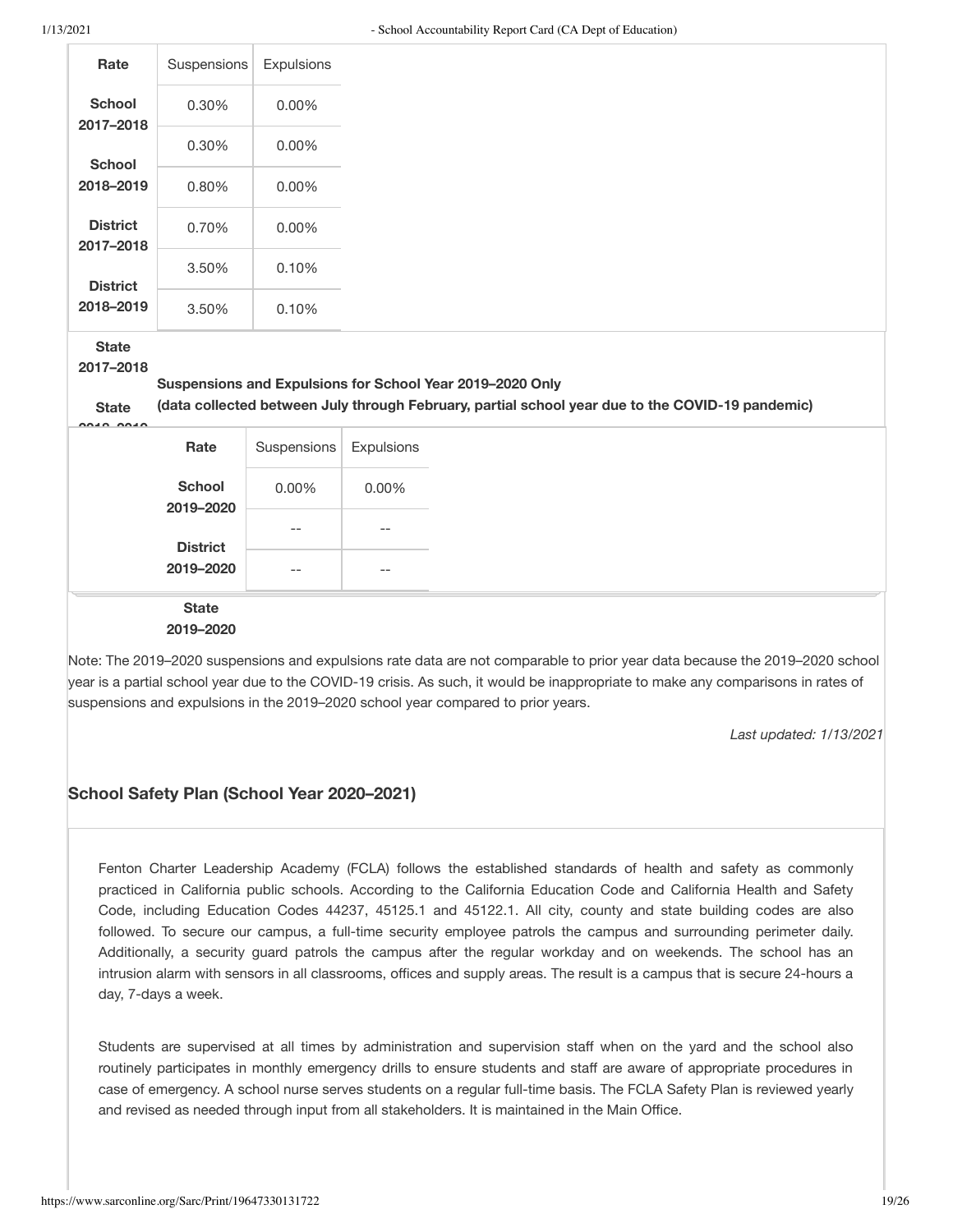All employees are fingerprinted and cleared through the Department of Justice as required by Education Code 44237, and are required to provide a negative TB test result no more than 60 days prior to their first day of work. In addition to the ongoing and daily review of school facilities by the facilities plant manager and administrator of operations, FCLA is a member of ASCIP and participates in periodic health and safety reviews of the entire campus as part of ASCIP's risk management program. Risk managers inspect all interior and exterior areas of the school including playground equipment, asphalt, cement, food service areas (multipurpose room and servery), custodial storage areas and office (including areas for storage of hazardous materials).

The Illness and Injury Prevention Program is regularly updated and a summary of the program is posted in the workplace. T he procedures that FCLA follows to ensure the health and safety of pupils and staff includes the requirement that each employee of the school furnish the school with a criminal record summary as described in §44237 [Educat ion Code §47605(b)(5)(F)].

During the COVID-19 pandemic, the school has followed all city and state quidance as recommended by the Los Angeles Department of Public Health (LADPH). Screening protocols, facial coverings, sanitization stations, and markers for social distancing are in place. Fenton Charter Public Schools implements a board approved COVID Prevention Policy and has conducted an on site review by the LADPH to ensure all proper procedures are in place.

Last updated: 1/13/2021 The information in this section is required to be in the SARC but is not included in

# the state priorities for LCFF.

| <b>Grade Level</b>                     | K              | 1     | 2                                                     | 3     | $\overline{4}$ | 5 | 6 | Other**                                                                                                                    |
|----------------------------------------|----------------|-------|-------------------------------------------------------|-------|----------------|---|---|----------------------------------------------------------------------------------------------------------------------------|
| <b>Average Class Size</b>              | 14.00          | 24.00 | 25.00                                                 | 22.00 |                |   |   |                                                                                                                            |
| <b>Number of Classes *</b><br>$1 - 20$ | 3              | 3     | 3                                                     | 2     |                |   |   |                                                                                                                            |
| <b>Number of Classes *</b>             | $\overline{4}$ |       |                                                       |       |                |   |   |                                                                                                                            |
| $21 - 32$                              |                |       |                                                       |       |                |   |   |                                                                                                                            |
| $33+$                                  | per class).    |       | ** "Other" category is for multi-grade level classes. |       |                |   |   | Number of Classes * * Number of classes indicates how many classes fall into each size category (a range of total students |
|                                        |                |       |                                                       |       |                |   |   | Average Class Size and Class Size Distribution (Elementary) School Year (2018-2019)                                        |
|                                        |                |       |                                                       |       |                |   |   |                                                                                                                            |
|                                        |                |       |                                                       |       |                |   |   |                                                                                                                            |

# Average Class Size and Class Size Distribution (Elementary) School Year (2017–2018)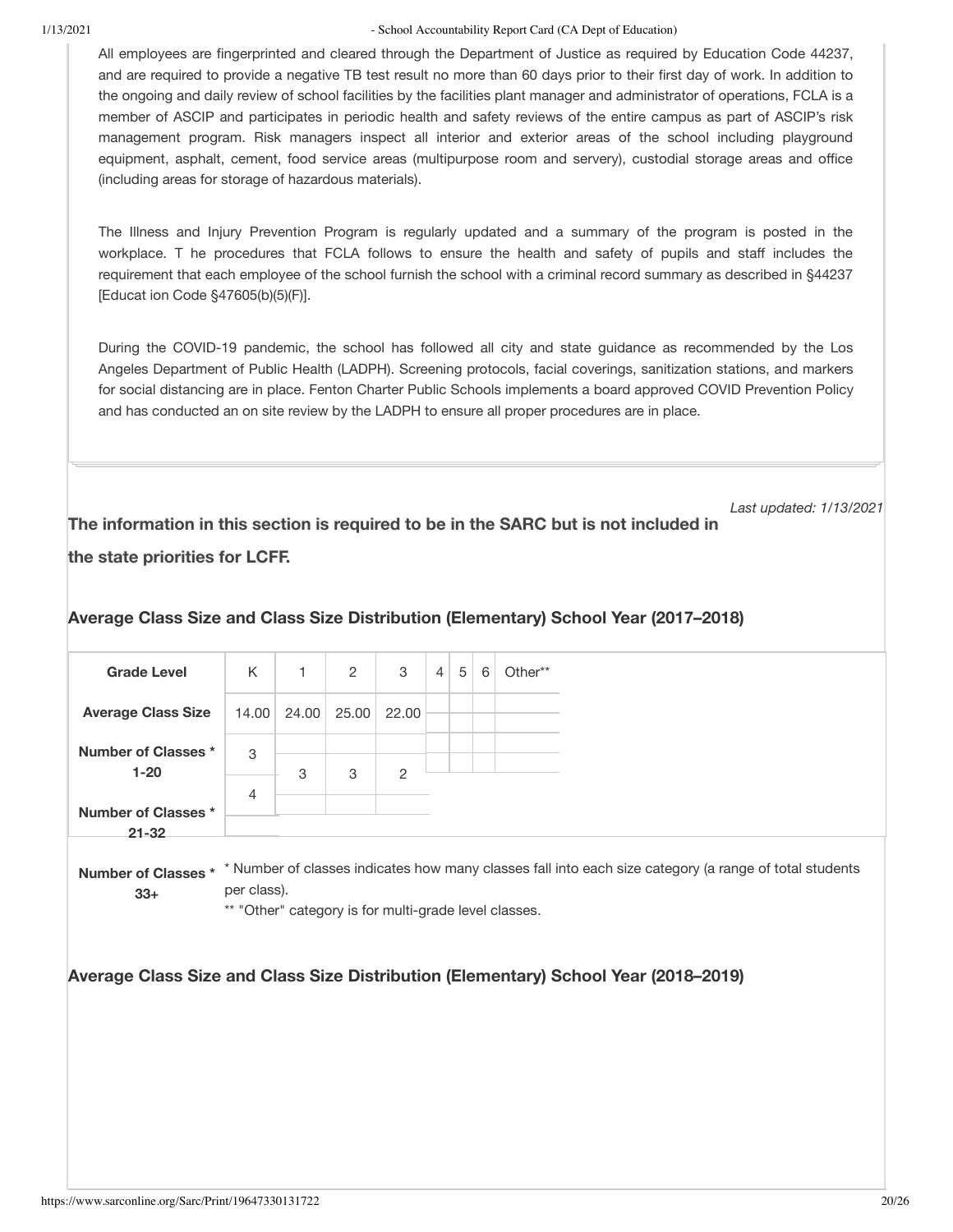| <b>Grade Level</b><br><b>Average Class Size</b><br><b>Number of Classes *</b><br>$1 - 20$<br><b>Number of Classes *</b><br>$21 - 32$<br><b>Number of Classes *</b><br>$33+$<br><b>Grade Level</b><br><b>Average Class Size</b><br><b>Number of Classes *</b><br>$1 - 20$<br><b>Number of Classes *</b><br>$21 - 32$<br><b>Number of Classes *</b><br>$33+$<br>** "Other" category is for multi-grade level classes.<br><b>Subject</b><br><b>Average Class Size</b><br><b>Number of Classes *</b><br>$1 - 22$<br><b>Number of Classes *</b><br>$23 - 32$<br><b>Number of Classes *</b><br>$33+$ |                |                                                       |             |         |                |   |                |   |                                                                                                                                                                                                                                   |
|------------------------------------------------------------------------------------------------------------------------------------------------------------------------------------------------------------------------------------------------------------------------------------------------------------------------------------------------------------------------------------------------------------------------------------------------------------------------------------------------------------------------------------------------------------------------------------------------|----------------|-------------------------------------------------------|-------------|---------|----------------|---|----------------|---|-----------------------------------------------------------------------------------------------------------------------------------------------------------------------------------------------------------------------------------|
|                                                                                                                                                                                                                                                                                                                                                                                                                                                                                                                                                                                                | Κ              | 1                                                     | 2           | 3       | 4              | 5 | 6              |   | Other**                                                                                                                                                                                                                           |
|                                                                                                                                                                                                                                                                                                                                                                                                                                                                                                                                                                                                | 21.00          | 23.00                                                 | 22.00       | 22.00   | 22.00          |   |                |   |                                                                                                                                                                                                                                   |
|                                                                                                                                                                                                                                                                                                                                                                                                                                                                                                                                                                                                | 1              | 3                                                     | 3           | 3       | 1              |   |                |   |                                                                                                                                                                                                                                   |
|                                                                                                                                                                                                                                                                                                                                                                                                                                                                                                                                                                                                | 3              |                                                       |             |         | 1              |   |                |   |                                                                                                                                                                                                                                   |
|                                                                                                                                                                                                                                                                                                                                                                                                                                                                                                                                                                                                |                |                                                       |             |         |                |   |                |   |                                                                                                                                                                                                                                   |
|                                                                                                                                                                                                                                                                                                                                                                                                                                                                                                                                                                                                | per class).    | ** "Other" category is for multi-grade level classes. |             |         |                |   |                |   | * Number of classes indicates how many classes fall into each size category (a range of total students                                                                                                                            |
|                                                                                                                                                                                                                                                                                                                                                                                                                                                                                                                                                                                                |                |                                                       |             |         |                |   |                |   | Average Class Size and Class Size Distribution (Elementary) School Year (2019–2020)                                                                                                                                               |
|                                                                                                                                                                                                                                                                                                                                                                                                                                                                                                                                                                                                | K              | 1                                                     | 2           | 3       | 4              |   | 5              | 6 | Other**                                                                                                                                                                                                                           |
|                                                                                                                                                                                                                                                                                                                                                                                                                                                                                                                                                                                                | 24.00          | 18.00                                                 | 21.00       | 21.00   | 20.00          |   | 21.00          |   |                                                                                                                                                                                                                                   |
|                                                                                                                                                                                                                                                                                                                                                                                                                                                                                                                                                                                                | $\overline{c}$ | 3                                                     | 1           | 1       | $\overline{2}$ |   | 1              |   |                                                                                                                                                                                                                                   |
|                                                                                                                                                                                                                                                                                                                                                                                                                                                                                                                                                                                                |                |                                                       | 2           | 2       | 1              |   | 1              |   |                                                                                                                                                                                                                                   |
|                                                                                                                                                                                                                                                                                                                                                                                                                                                                                                                                                                                                |                |                                                       |             |         |                |   |                |   | Number of classes indicates how many classes fall into each size category (a range of total students per class).<br>Last updated: 1/13/2021<br>Average Class Size and Class Size Distribution (Secondary) (School Year 2017-2018) |
|                                                                                                                                                                                                                                                                                                                                                                                                                                                                                                                                                                                                | English        |                                                       | Mathematics | Science |                |   | Social Science |   |                                                                                                                                                                                                                                   |
|                                                                                                                                                                                                                                                                                                                                                                                                                                                                                                                                                                                                |                |                                                       |             |         |                |   |                |   |                                                                                                                                                                                                                                   |
|                                                                                                                                                                                                                                                                                                                                                                                                                                                                                                                                                                                                |                |                                                       |             |         |                |   |                |   |                                                                                                                                                                                                                                   |
|                                                                                                                                                                                                                                                                                                                                                                                                                                                                                                                                                                                                |                | than grade level.                                     |             |         |                |   |                |   | * Number of classes indicates how many classrooms fall into each size category (a range of total<br>students per classroom). At the secondary school level, this information is reported by subject area rather                   |
|                                                                                                                                                                                                                                                                                                                                                                                                                                                                                                                                                                                                |                |                                                       |             |         |                |   |                |   |                                                                                                                                                                                                                                   |
|                                                                                                                                                                                                                                                                                                                                                                                                                                                                                                                                                                                                |                |                                                       |             |         |                |   |                |   | Average Class Size and Class Size Distribution (Secondary) (School Year 2018–                                                                                                                                                     |
| 2019)                                                                                                                                                                                                                                                                                                                                                                                                                                                                                                                                                                                          |                |                                                       |             |         |                |   |                |   |                                                                                                                                                                                                                                   |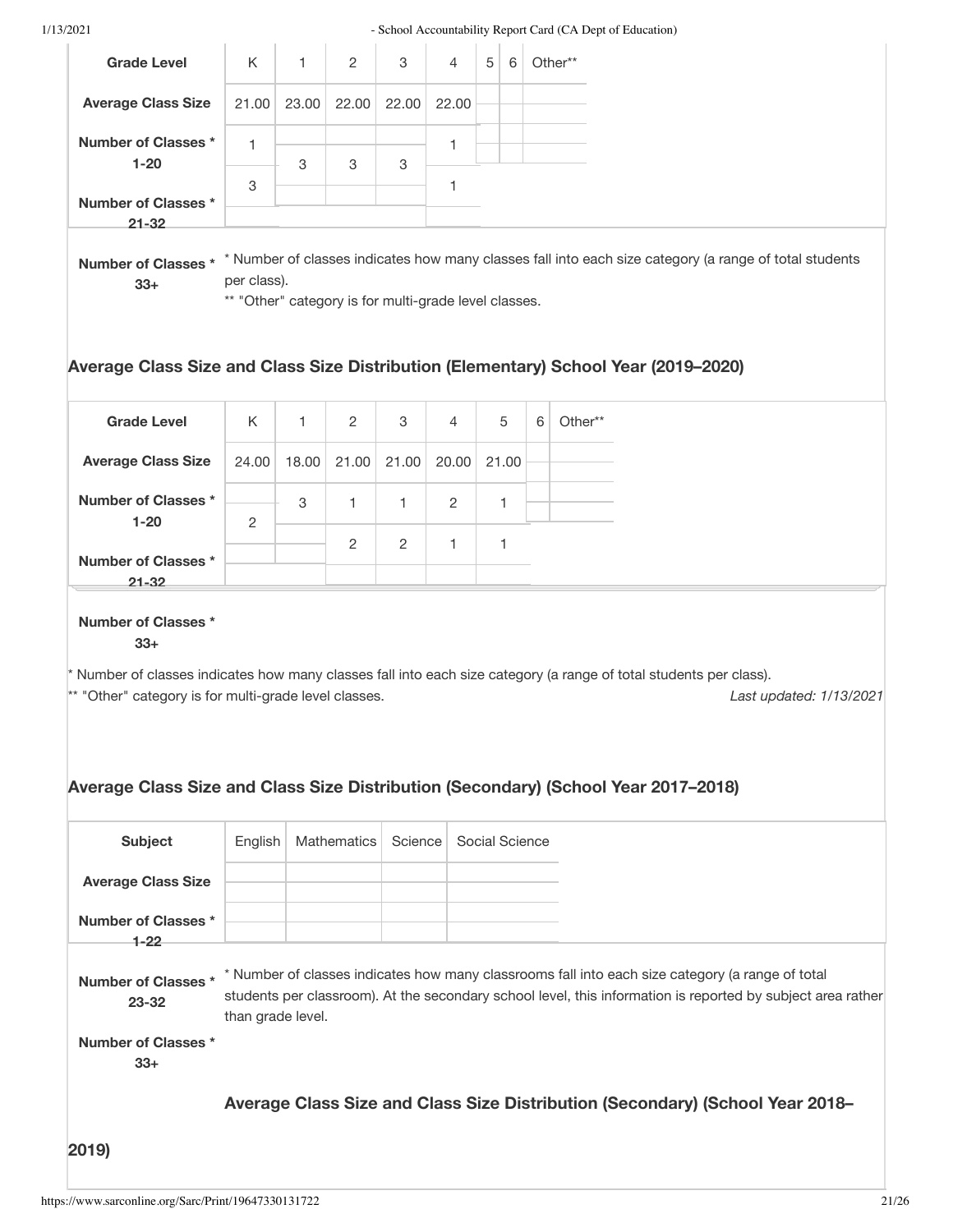| <b>Subject</b>                                                                                | English           | Mathematics | Science      | Social Science |                                                                                                                                                                                                                 |
|-----------------------------------------------------------------------------------------------|-------------------|-------------|--------------|----------------|-----------------------------------------------------------------------------------------------------------------------------------------------------------------------------------------------------------------|
| <b>Average Class Size</b>                                                                     |                   |             |              |                |                                                                                                                                                                                                                 |
| <b>Number of Classes *</b>                                                                    |                   |             |              |                |                                                                                                                                                                                                                 |
| $1 - 22$                                                                                      |                   |             |              |                |                                                                                                                                                                                                                 |
| <b>Number of Classes</b><br>23-32                                                             | than grade level. |             |              |                | * Number of classes indicates how many classrooms fall into each size category (a range of total<br>students per classroom). At the secondary school level, this information is reported by subject area rather |
| Number of Classes *<br>$33+$                                                                  |                   |             |              |                |                                                                                                                                                                                                                 |
|                                                                                               |                   |             |              |                | Average Class Size and Class Size Distribution (Secondary) (School Year 2019-                                                                                                                                   |
|                                                                                               |                   |             |              |                |                                                                                                                                                                                                                 |
| 2020)                                                                                         |                   |             |              |                |                                                                                                                                                                                                                 |
| <b>Subject</b>                                                                                | English           | Mathematics | Science      | Social Science |                                                                                                                                                                                                                 |
| <b>Average Class Size</b>                                                                     |                   |             |              |                |                                                                                                                                                                                                                 |
| <b>Number of Classes *</b>                                                                    |                   |             |              |                |                                                                                                                                                                                                                 |
| $1 - 22$                                                                                      |                   |             |              |                |                                                                                                                                                                                                                 |
| <b>Number of Classes *</b><br>23-32                                                           |                   |             |              |                |                                                                                                                                                                                                                 |
|                                                                                               |                   |             |              |                |                                                                                                                                                                                                                 |
| <b>Number of Classes *</b><br>$33+$                                                           |                   |             |              |                | * Number of classes indicates how many classrooms fall into each size category (a range of total students per classroom). At the                                                                                |
| secondary school level, this information is reported by subject area rather than grade level. |                   |             |              |                |                                                                                                                                                                                                                 |
|                                                                                               |                   |             |              |                |                                                                                                                                                                                                                 |
| Ratio of Pupils to Academic Counselor (School Year 2019-2020)                                 |                   |             |              |                | Last updated: 1/13/2021                                                                                                                                                                                         |
|                                                                                               |                   |             | <b>Title</b> |                | <b>Ratio</b>                                                                                                                                                                                                    |
| Pupils to Academic Counselor*                                                                 |                   |             |              |                | 350                                                                                                                                                                                                             |
| each work 50 percent of full time.                                                            |                   |             |              |                | *One full time equivalent (FTE) equals one staff member working full time; one FTE could also represent two staff members who                                                                                   |
|                                                                                               |                   |             |              |                |                                                                                                                                                                                                                 |
| <b>Student Support Services Staff (School Year 2019-2020)</b>                                 |                   |             |              |                |                                                                                                                                                                                                                 |
|                                                                                               |                   |             |              |                | Last updated: 1/13/2021<br>Number of FTE* Assigned to School                                                                                                                                                    |
| Counselor (Academic, Social/Behavioral or Career Development)                                 |                   |             |              |                | 1.00                                                                                                                                                                                                            |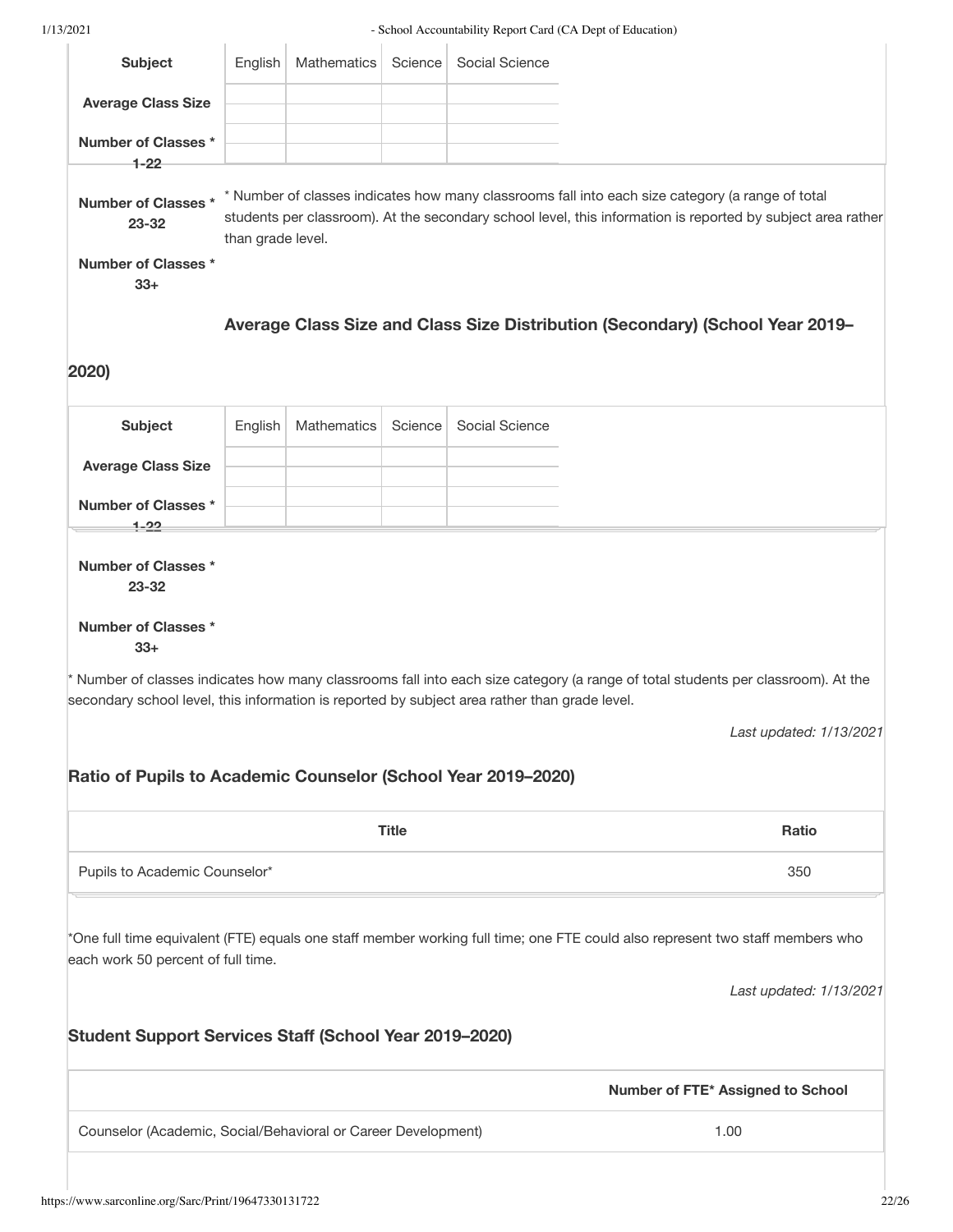| Number of FTE* Assigned to School |
|-----------------------------------|
|                                   |
|                                   |
| 1.00                              |
|                                   |
| 1.00                              |
| 1.00                              |
| 4.00                              |
| 1.00                              |
|                                   |

\*One full time equivalent (FTE) equals one staff member working full time; one FTE could also represent two staff members who each work 50 percent of full time.

Last updated: 1/13/2021

# Expenditures Per Pupil and School Site Teacher Salaries (Fiscal Year 2018-2019)

| Level                                            | <b>Total Expenditures</b><br><b>Per Pupil</b> | <b>Expenditures Per</b><br><b>Pupil</b><br>(Restricted) | <b>Expenditures Per</b><br><b>Pupil</b><br>(Unrestricted) | <b>Average Teacher</b><br><b>Salary</b> |
|--------------------------------------------------|-----------------------------------------------|---------------------------------------------------------|-----------------------------------------------------------|-----------------------------------------|
| <b>School Site</b>                               | \$12897.00                                    | \$4100.00                                               | \$8797.00                                                 | \$51382.00                              |
| <b>District</b>                                  | N/A                                           | N/A                                                     | $- -$                                                     | \$78962.00                              |
| Percent Difference - School Site<br>and District | N/A                                           | N/A                                                     | $- -$                                                     | $- -$                                   |
| <b>State</b>                                     | N/A                                           | N/A                                                     | \$7750.12                                                 | \$83052.00                              |
| Percent Difference - School Site<br>and State    | N/A                                           | N/A                                                     | $- -$                                                     | $- -$                                   |

Note: Cells with N/A values do not require data.

Last updated: 1/13/2021

#### Types of Services Funded (Fiscal Year 2019-2020)

FCLA provides students with a variety of services at the school that support and assist students including four and sixhour teacher assistants and supervision aides, afterschool programming through the Think Together Organization, four resource specialist teachers, and various service providers including a full time psychologist, counselor, speech and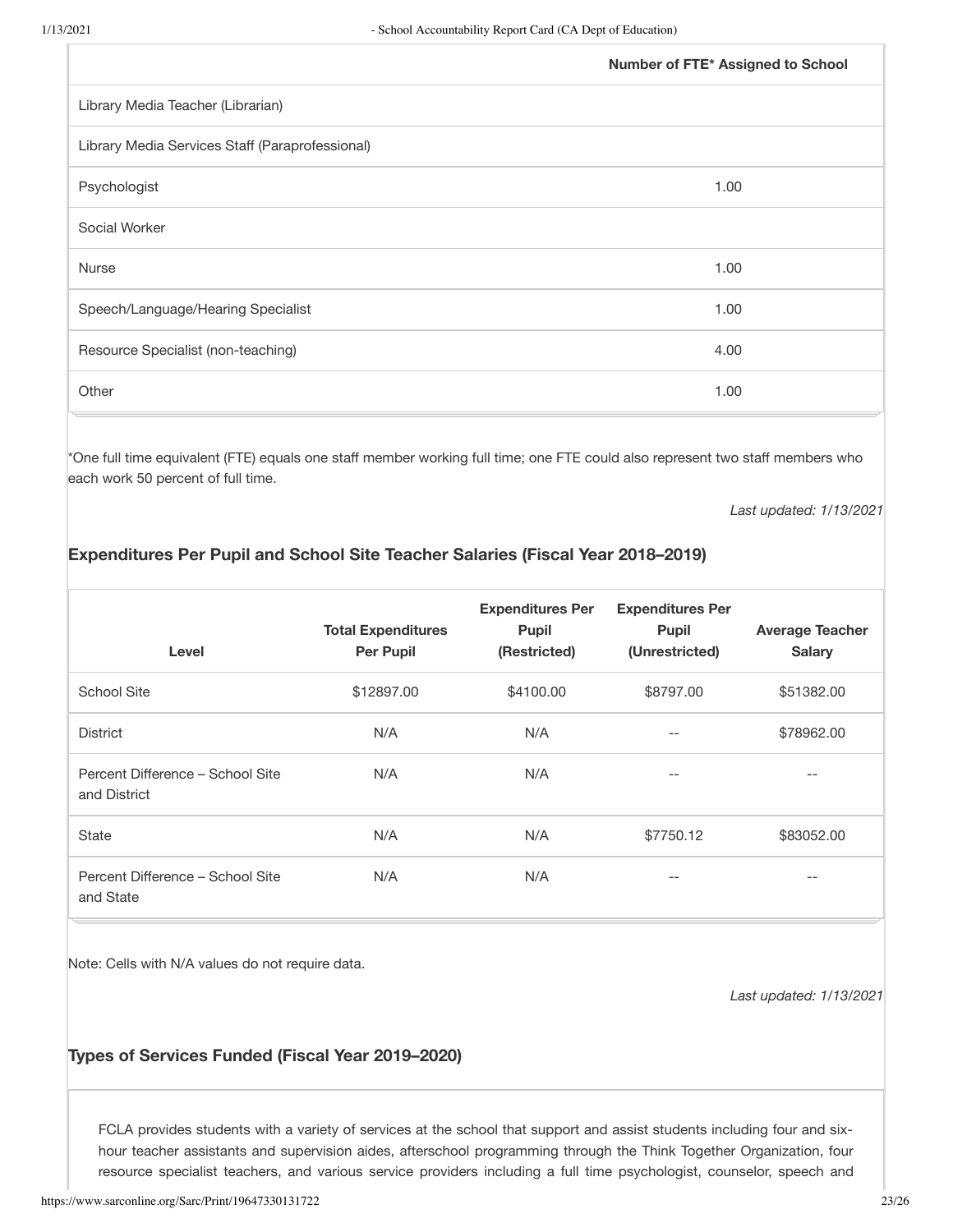language pathologist. Various contracted vendors such as Occupational Therapy, Adaptive Physical Education and Deaf and Hard of Hearing provide services to students.

FCLA also works closely with families to ensure their preferred outside agency is welcomed at the school to support their child. In addition to these services, FCLA adopted and implements Benchmark Education, the My Math curriculum, employs an interactive Hands on Lab, Reading Garden, and our social emotional learning curriculum focused on teaching Humane Education - the Mutt-i-grees curriculum.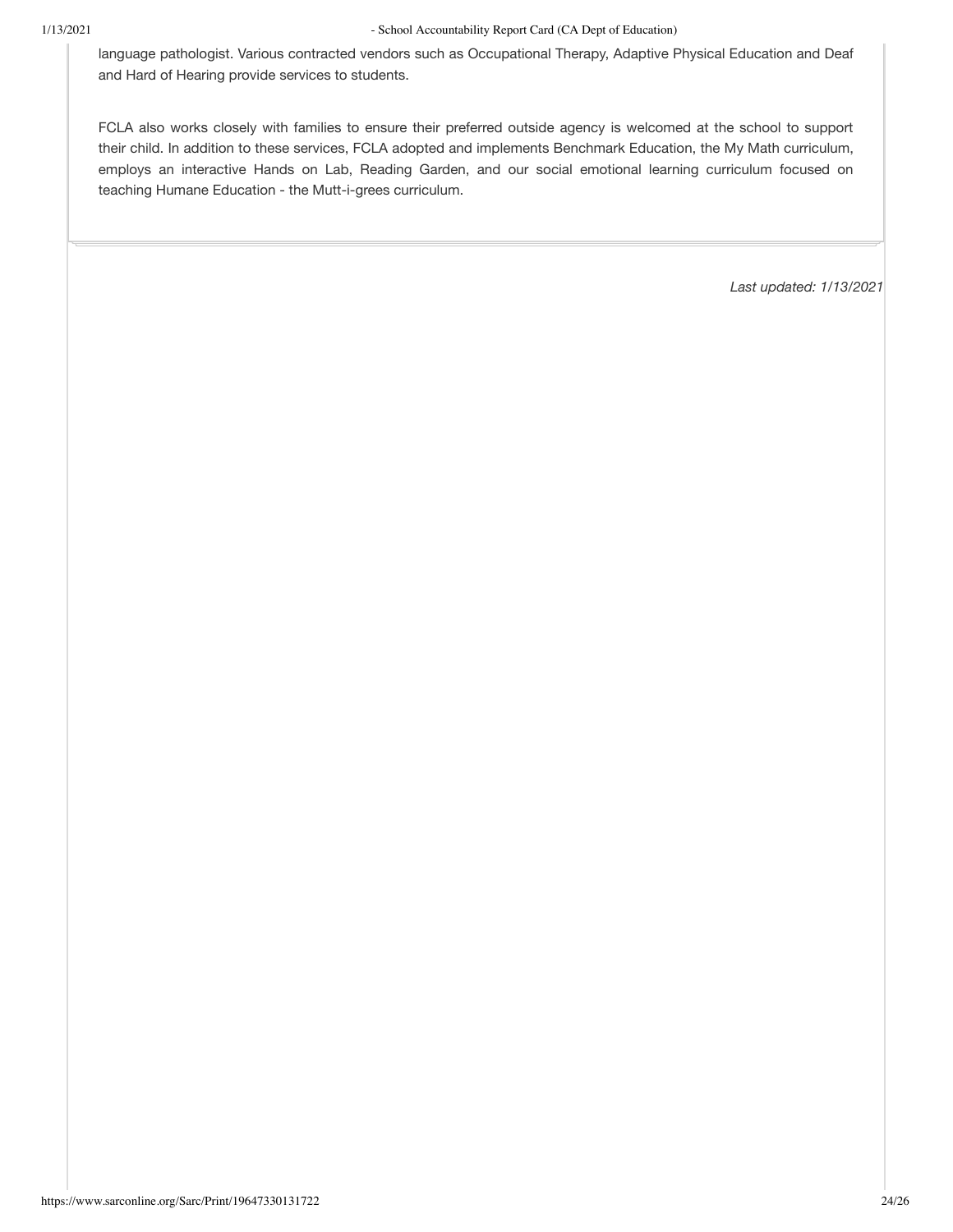# Teacher and Administrative Salaries (Fiscal Year 2018-2019)

| Category                                      | <b>District Amount</b> | <b>State Average For Districts In Same Category</b> |
|-----------------------------------------------|------------------------|-----------------------------------------------------|
| Beginning Teacher Salary                      | \$46,587               | \$50,029                                            |
| Mid-Range Teacher Salary                      | \$74,412               | \$77,680                                            |
| <b>Highest Teacher Salary</b>                 | \$92,389               | \$102,143                                           |
| Average Principal Salary (Elementary)         | \$117,849              | \$128,526                                           |
| Average Principal Salary (Middle)             | \$131,307              | \$133,574                                           |
| Average Principal Salary (High)               | \$135,702              | \$147,006                                           |
| Superintendent Salary                         | \$350,000              | \$284,736                                           |
| Percent of Budget for Teacher Salaries        | 29.00%                 | 33.00%                                              |
| Percent of Budget for Administrative Salaries | 5.00%                  | 5.00%                                               |

For detailed information on salaries, see the CDE Certificated Salaries & Benefits web page at https://www.cde.ca.gov/ds/fd/cs/.